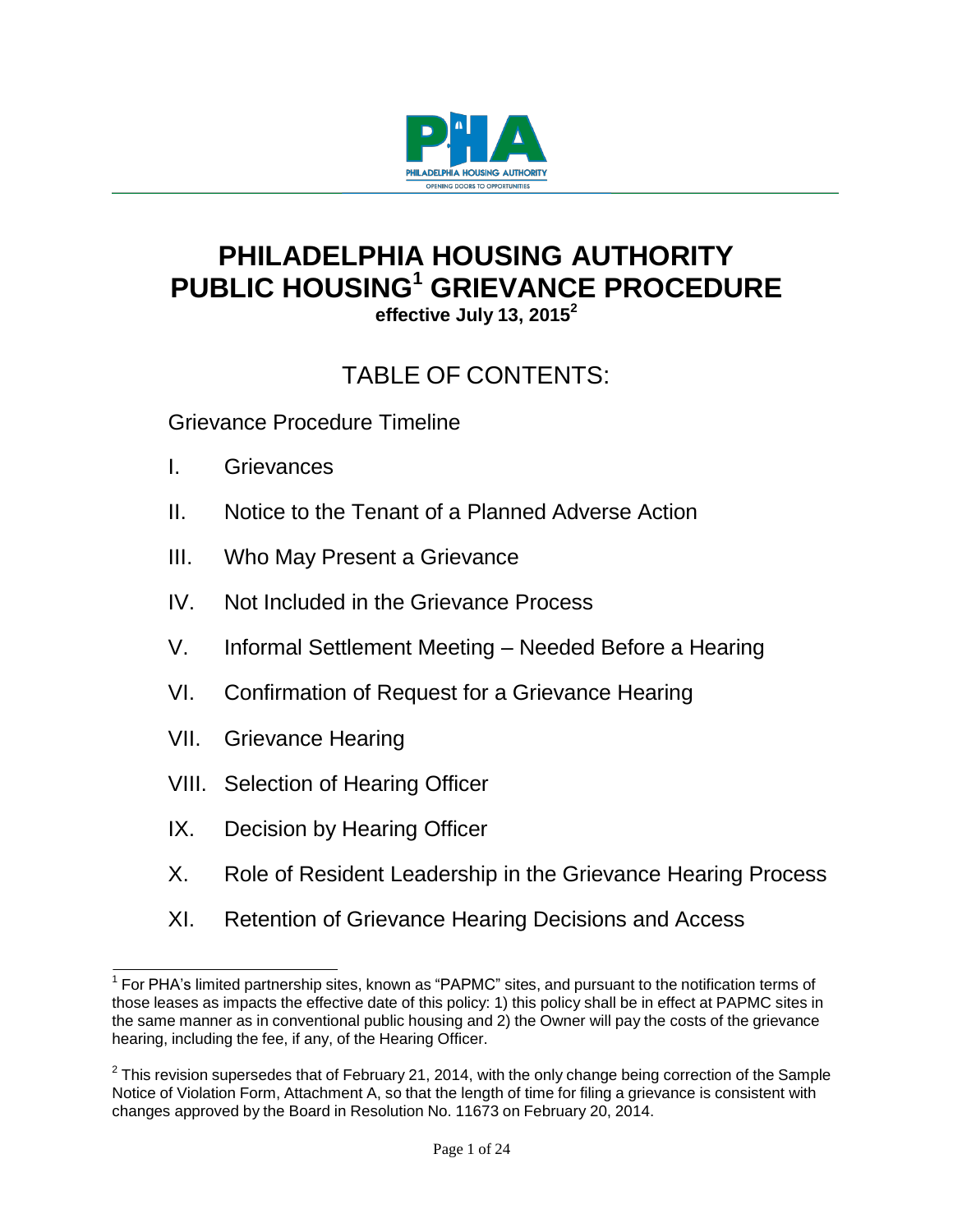

## GRIEVANCE PROCEDURE TIMELINE

- *Notice to Tenant – at least 10 calendar days before* **proposed action.**
- *If filing a grievance in response to a Notice of Lease Termination for non-payment of rent or threats to health or safety, the Tenant has 14 calendar days from the date of the Notice within which to submit the grievance. For grievances filed in response to other Notices, the tenant has 30 calendar days***. (Tenant may also submit a grievance based on PHA's inaction, within the applicable statute of limitations).**
- *An informal settlement meeting will be held within 10 calendar days of the Request* (and may be held when the Request for Grievance is submitted).
- *PHA informal settlement Summary & Decision will be sent out within 5 business days* **of the informal settlement meeting** (or hand delivered at the meeting).
- *Tenant must return the Summary & Decision within 10 calendar days* **(of the date of mailing or hand-delivery) if not satisfied with the PHA decision, and confirm that a hearing is requested** (can do at meeting).
- **If the tenant does not sign and return the Summary & Decision within calendar 10 days, that decision by PHA will be the final disposition.**
- **If a hearing is requested, a** *hearing is to take place within 20 calendar days* (with at least 10 calendar days' notice).
- **The** *Grievance Hearing Officer shall file a decision within 15 business day***s** of the date of the hearing.
- **If the tenant is not satisfied with the decision,** *an appeal may be filed in the Philadelphia Court of Common Pleas within thirty (30) calendar days.*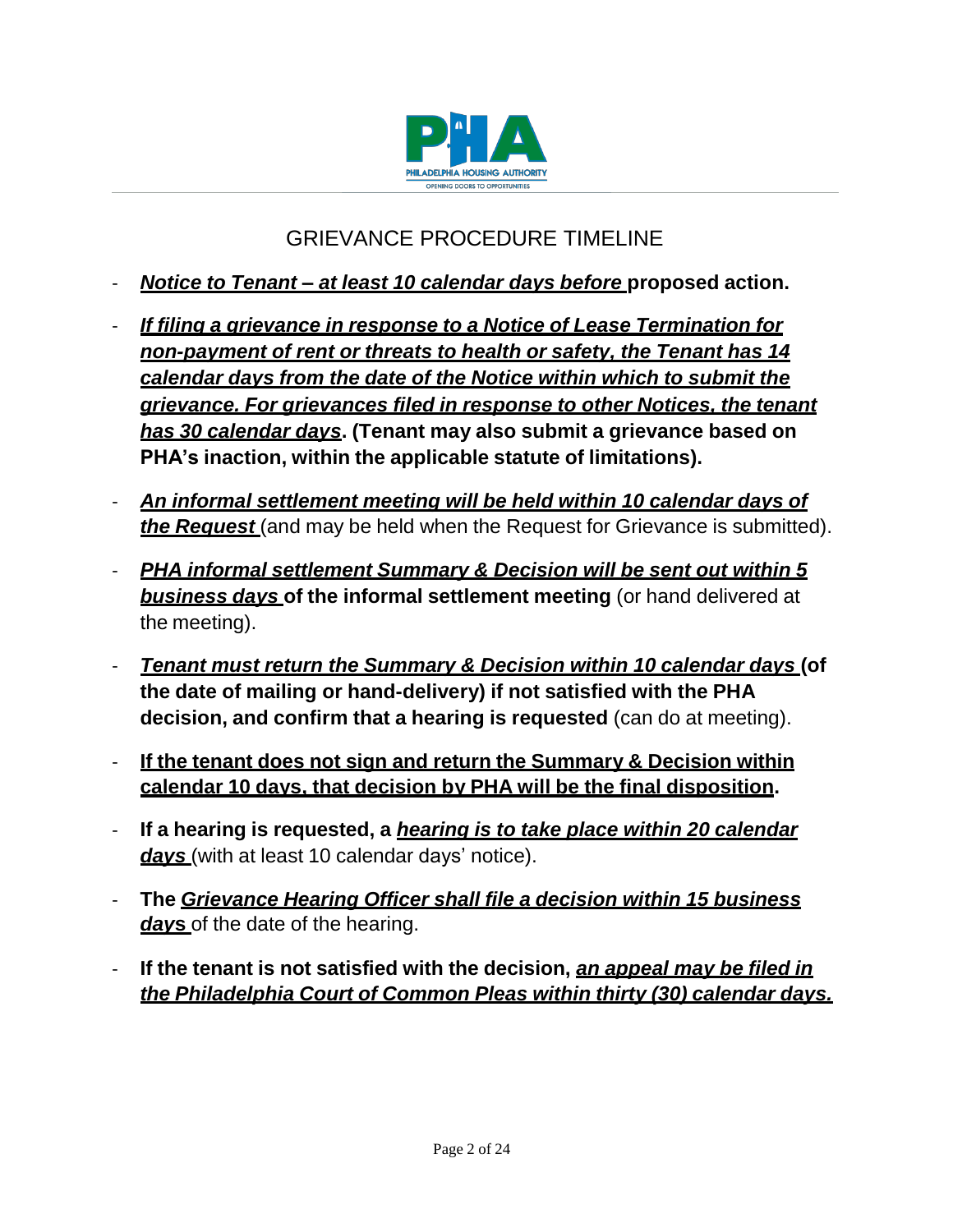## **I. Grievances**

PHA's grievance procedure is for resolving disputes between a tenant and PHA because of either an action that PHA did or that it failed to do (under the lease or under PHA's regulations), which will have an "adverse" impact on the tenant's rights, duties, welfare or status. This includes lease termination, eviction, adding charges for maintenance or repair, not scheduling timely repairs, or transferring to another unit. It is not for disputes between tenants, for class grievances, or for dealing with issues between tenants or tenant groups and the PHA Board of Commissioners, personal injury, property damage or challenging PHA policies. 24 CFR §§ 966.51, 966.53.

Under the grievance process: 1) after the tenant receives a Notice from PHA of a planned action regarding the tenant (or, if the dispute is over a lack of action by PHA, it may be done without receiving a Notice); 2) the tenant must submit a Grievance Hearing Request form; 3) then, there is an informal settlement meeting; 4) if the tenant is not satisfied with the decision that PHA makes after that meeting, the tenant must *confirm* the request for a grievance hearing (by signing and returning the Summary & Decision form); 5) a grievance hearing will then be held; and 6) the tenant may proceed in court if not satisfied with the decision after the grievance hearing.

The grievance hearing is intended to quickly and informally settle certain disputes and protect the due process rights of the tenant. However, participation in the grievance process does not alter any rights that the tenant may have to appropriate judicial proceedings– either instead of or after a grievance hearing. Unless ordered by the court, PHA does not pay for a tenant's court costs or attorney's fees.

## **II. Notice to the Tenant of a Planned Adverse Action**

Written Notice from PHA must be hand-delivered or sent by first-class mail to the address that the property manager has on file for the tenant who executed the lease and resides in the unit *or* to the remaining head of household. *See,* Section 15 of Lease Agreement and 24 CFR § 966.4(k)(1)(i); 24 CFR § 966.53 (Definition of "Tenant."). This must be done at least ten (10) calendar days before the proposed action (*a sample notice is attached to this Procedure as Attachment "A"*).<sup>3</sup> The Notice will explain:

- 1. the proposed action by PHA (such as lease termination);
- 2. the reason for the action, with factual detail and legal citation;
- 3. who may dispute the action; and
- 4. how and where to present a dispute/ grievance;

 $3$  This is a sample and other forms may be used if they cover the same elements. 10 day notice is what is used by HUD in HUD's Sample Grievance Procedure, Appendix V in the Public Housing Occupancy Guidebook. Due process is required in the context of public housing and includes: adequate notice; right to representation by counsel; opportunity to refute evidence, cross-examine and present a defense; and a decision on the merits. 24 CFR § 966.53(c). Also, if a tenant is visually impaired, any notice or subsequent communication under this procedure must be in an accessible format. (*See*, 24 CFR § 966.4(k)(2), 24 CFR § 966.56(h)(2)).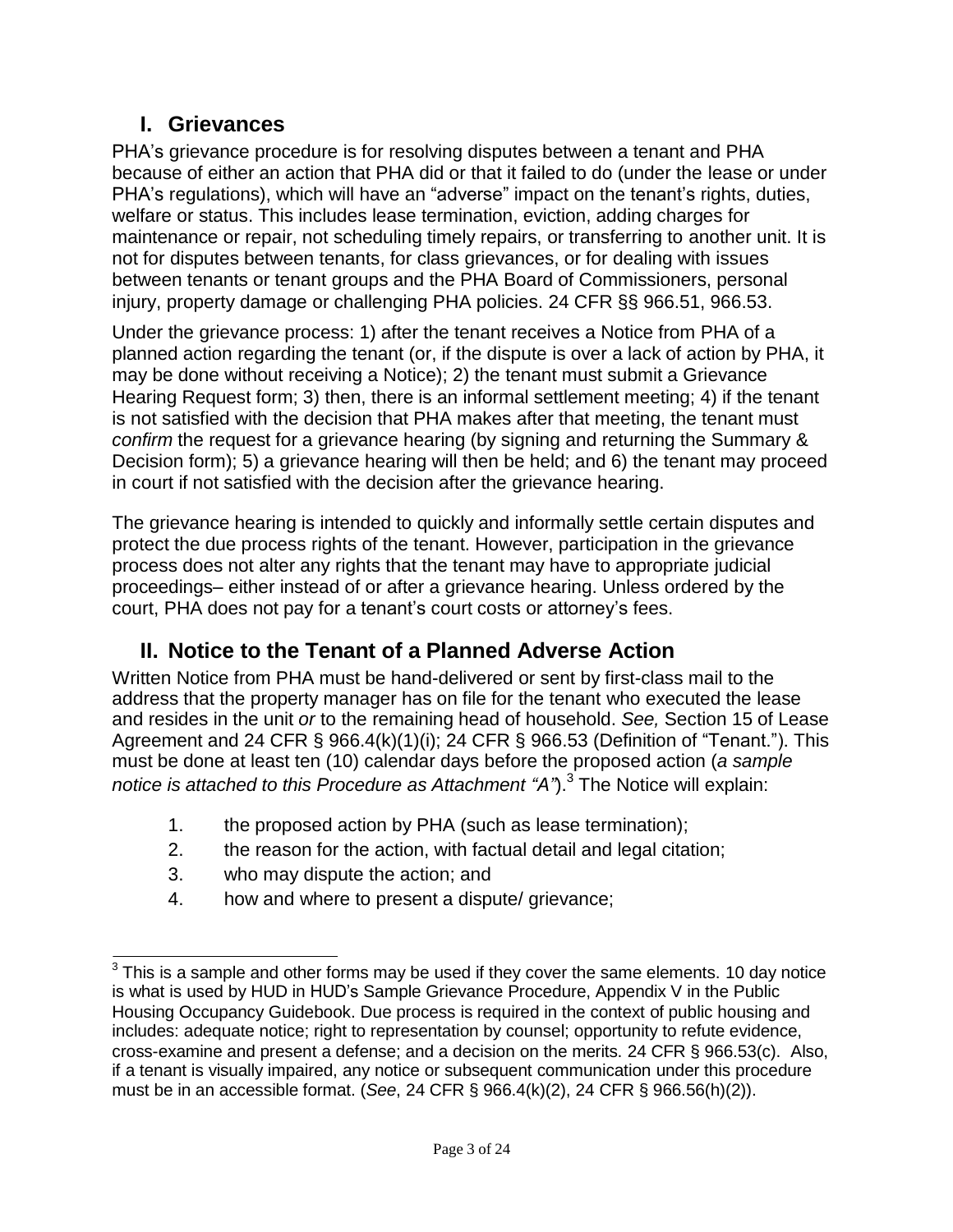- 5. the availability of assistance from the tenant council; and
- 6. procedures for requesting a grievance hearing after an informal settlement conference.

If the tenant files a grievance, the adverse action in the Notice will not be carried out until the grievance process has been completed. 24 CFR§ 966.4(e)(8)(B).

## **III. Who May Present a Grievance**

A grievance may be presented by a tenant who executed the lease and resides in the unit *or* by the remaining head of household of the tenant family living in the unit (the person submitting a grievance will be referred to as the "complainant."). *See,* 24 CFR § 966.53(f).

## **IV. Not Included in the Grievance Process**

The grievance procedure is *not* available for certain disputes and they must be dealt with in the courts if the tenant contests the action.<sup>4</sup> These include:

- 1. any criminal activity that threatens the health, safety or right to peaceful enjoyment of the premises of other residents or employees of PHA;
- 2. any violent or drug-related criminal activity on or off such premises; or
- 3. any criminal activity that resulted in a felony conviction of a household member.

If a grievance is requested, but it is for a dispute of one of the 3 types noted above, the complainant will receive a letter from PHA denying a grievance hearing. 24 CFR§ 966.51(a)(2)(i).

## **V. Informal Settlement Meeting – Needed Before a Hearing**

If the tenant wishes to dispute the action in the Notice,<sup>5</sup> the tenant must submit a **Request for a Grievance Hearing to the property manager within fourteen (14) days, if for lease termination for non-payment of rent or threats to health or safety, otherwise, within thirty (30) calendar days** from the date that the notice was hand-delivered or sent *(a sample grievance hearing request form is attached to this Procedure as Attachment "B").* 24 CFR §§ 966.54; 966.55(d); 42 U.S.C. §§ 1437d(k)(2) and (l). The property manager shall provide a complainant with the Grievance Procedure Timeline at the time that a grievance is filed and provide the complainant with a copy of the grievance filed.

<sup>4</sup> This is due to a HUD determination regarding due process in Pennsylvania. *See,* 24 CFR§ 966.51(a)(2)(i); Federal Register Volume 61, Number 59 (Tuesday, March 26, 1996)(Notices, pgs. 13276-13277).

 $<sup>5</sup>$  If PHA has failed to act (in which case there is no Notice), the tenant must file a grievance</sup> within the applicable statute of limitations (usually a minimum of 2 years, depending on the nature of the inaction).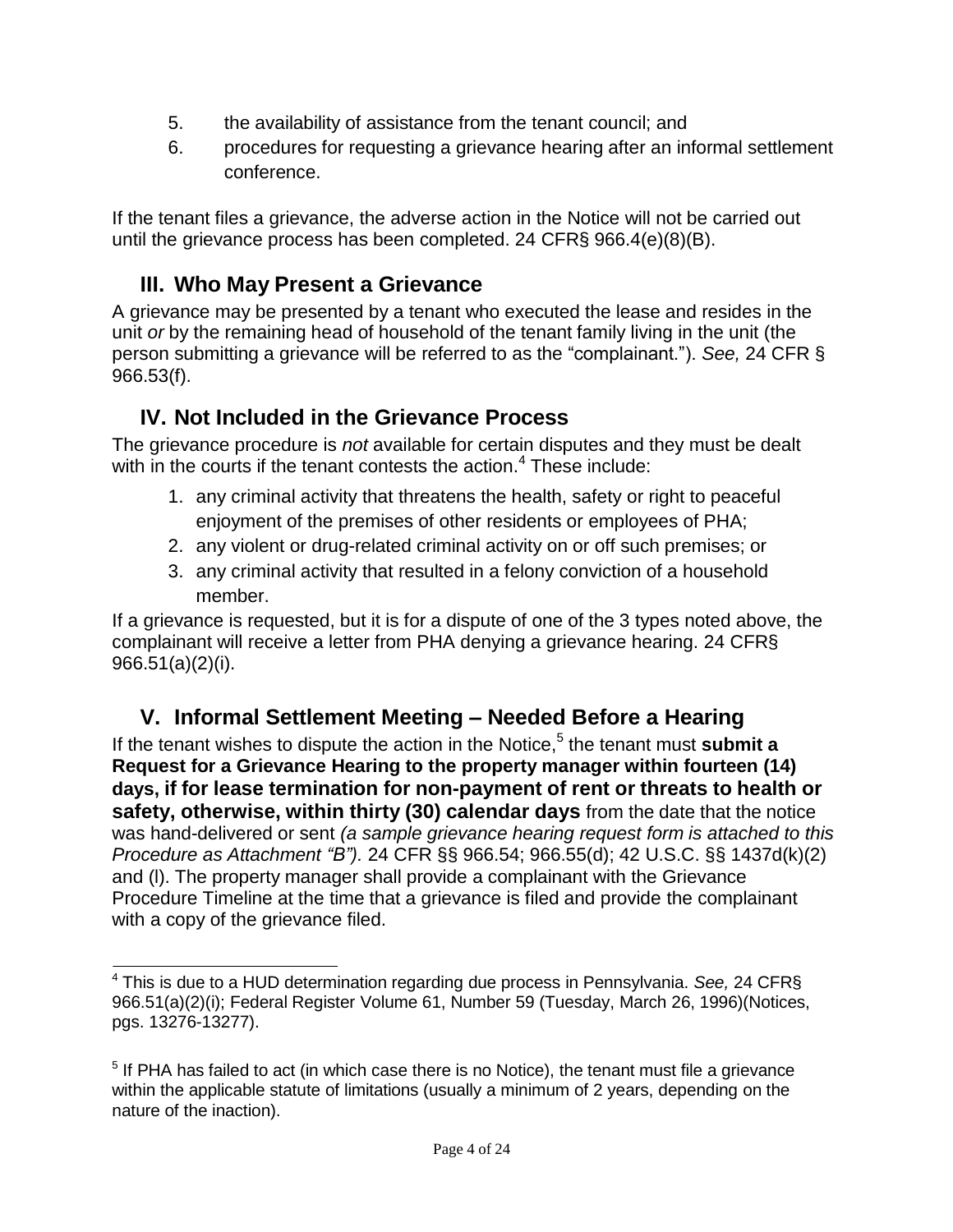Before the tenant can have a grievance hearing, **the property manager is responsible for holding and the tenant must participate in an informal settlement meeting,** in which PHA will try and resolve the issue. *See,* 24 CFR§ 966.54. If not satisfied with the decision of PHA after that meeting, the complainant (a tenant is referred to as "complainant" after filing a grievance) **must sign and return a** *confirmation of the request for a grievance hearing***, on the Summary & Decision** from the informal meeting, before a grievance hearing will be held. 24 CFR § 966.55(a).

The informal settlement meeting may take place when the grievance is presented to the property manager and may simply be a discussion between the property manager and the complainant. Or the meeting will be scheduled within ten (10) calendar days, if more convenient, if another department is responsible for the activity being grieved or for some other reason.<sup>6</sup> **In order to obtain a grievance hearing, the complainant** *must* **participate in this informal settlement meeting, or show good cause for the meeting not occurring.** *See,* 24 CFR § 966.55(d).

After the informal settlement meeting, PHA will prepare a written Summary & Decision (*a sample is attached to this Procedure as Attachment "C"*), which can be done at the same time the grievance is received and discussed and given immediately to the complainant or it can be hand-delivered or sent by first-class mail to the address that the property manager has on file, within five (5) business days of the meeting.<sup>7</sup> A copy of this Summary & Decision will also be kept in the complainant's file. 24 CFR § 966.54.

The *complainant must sign and return the Summary & Decision within ten (10) days,<sup>8</sup> if* not satisfied with the decision and a grievance hearing is still requested. It also can be signed immediately after the informal settlement meeting and given to the property manager.

## **VI. Confirmation of Request for a Grievance Hearing**

If the complainant has had an informal settlement meeting, but is not satisfied with PHA's proposed resolution and wants to have a grievance hearing, then he or she *must sign the Summary & Decision to indicate that a hearing is desired and return that to the property manager within (10) calendar days* of the date of mailing or handdelivery of the Summary & Decision. *See*, 24 CFR § 966.55(a). This can be done at the time of the settlement meeting.

The property manager is then responsible for: 1) completing a one page form (*a sample form is attached as Attachment D,* which PHA may revise as administratively appropriate), in response to the confirmation of the request for a grievance hearing and 2) forwarding that, with the Request for a Grievance Hearing, to the PHA hearing coordinator. It is the responsibility of the property manager to do this immediately, as

 $6$  10 days is also what is used by HUD in its HUD's Sample Grievance Procedure, Appendix V in the Public Housing Occupancy Guidebook.

 $7$  HUD uses the same time period, as referenced above.

 $8$  HUD allows the tenant 5 days less, in its procedure, as referenced above.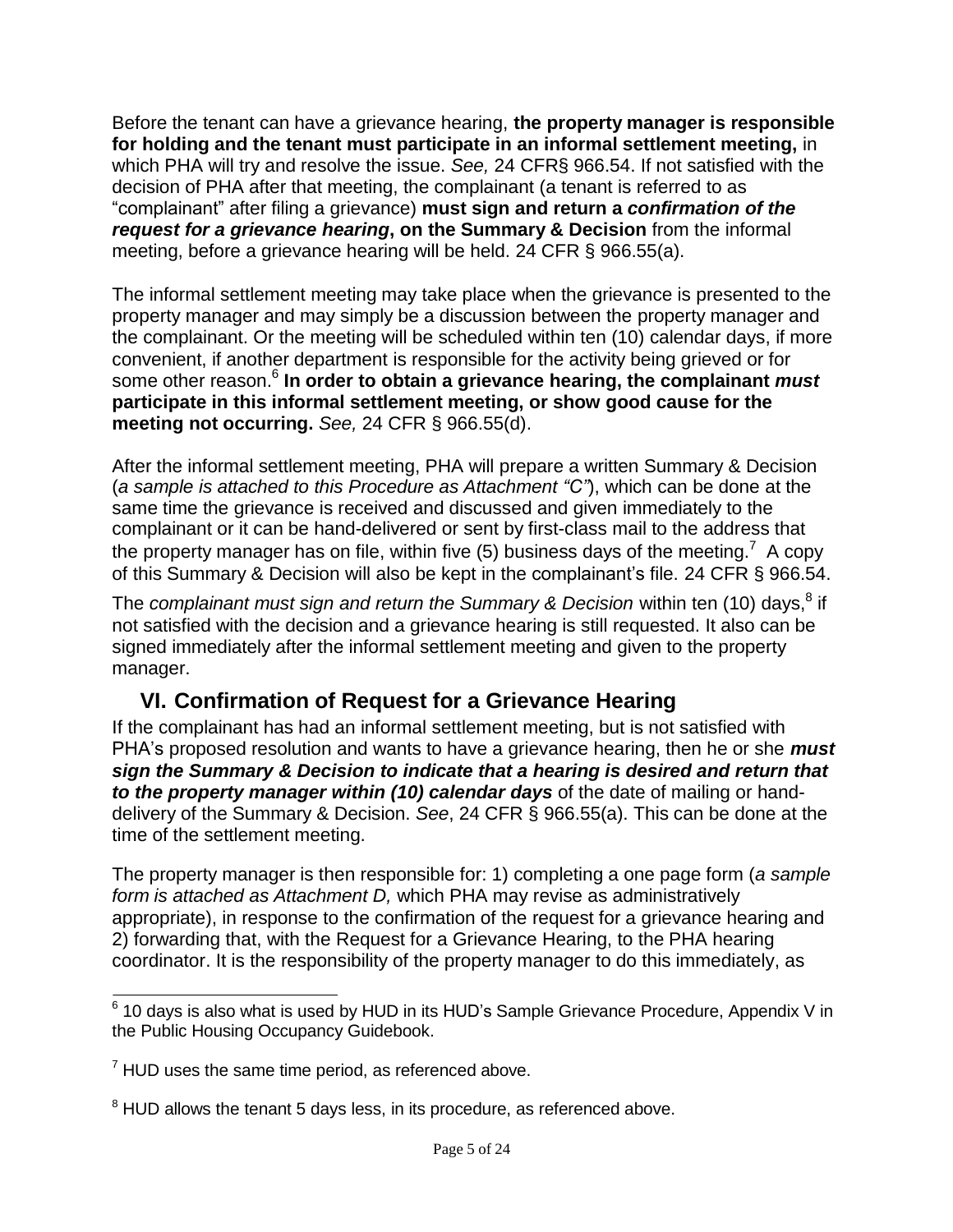the timeline for PHA's response starts as of when the property manager receives the complainant's confirmation that a grievance hearing is still sought, by signature on the Summary & Decision. If PHA intends to use this form at the hearing or present it to the hearing officer, it must be shared with the complainant in advance.

**If the complainant does not sign and return the Summary & Decision within ten (10) calendar days, indicating that a hearing is sought, the decision in PHA's Summary & Decision will be PHA's final disposition of the dispute**, although the complainant may proceed in court to contest the PHA decision. 24 CFR § 966.55(a,c-d).

Under the federal regulations, in certain circumstances an escrow deposit is required for rent disputes before a grievance hearing may be scheduled. 24 CFR § 966.55(e)(1-2).

## **VII. Grievance Hearing**

If the complainant is entitled to a grievance hearing, the **PHA hearing coordinator** will contact the complainant, PHA, the hearing officer and an Assistant Hearing Officer, if designated and agreed to by the complainant, for scheduling purposes, then:

- 1. **schedule** a grievance hearing at a reasonably convenient time that is not more than twenty (20) calendar days from the date that PHA receives the signed confirmation on the Summary & Decision of the request for a grievance hearing, unless the parties and the hearing officer agree in writing to an extension (*see* 24 CFR § 966.55(f));
- 2. **send written notification of the hearing** to the complainant, with a copy to PHA (*a sample "Notification of a Grievance Hearing" is attached to this Procedure as Attachment "E"*), – with at least ten(10) calendar days' notice to the parties of the hearing date (*see* 24 CFR § 966.55(f));
- 3. **provide the opportunity for an exchange of documents**, if requested, for both sides to see any documents that will be presented to the hearing officer, at least three (3) business days before the hearing, and send all identified documents for use at the hearing to the hearing officer (*see* 24 CFR § 966.56(b)(1)); and
- 4. **obtain the names of any witnesses** at least three (3) business days in advance of the hearing. Failure to provide the name of a prospective witness will result in the person *not* being able to testify, unless the hearing officer, in the interests of fairness, allows for the presentation of testimony.

The hearing will be held before an impartial hearing officer and Assistant Hearing Officer, if designated and agreed to by the complainant, selected pursuant to this policy. A hearing officer may make a decision without a hearing, if it is determined that the same issue was previously decided in another proceeding. 24 CFR § 966.56(c).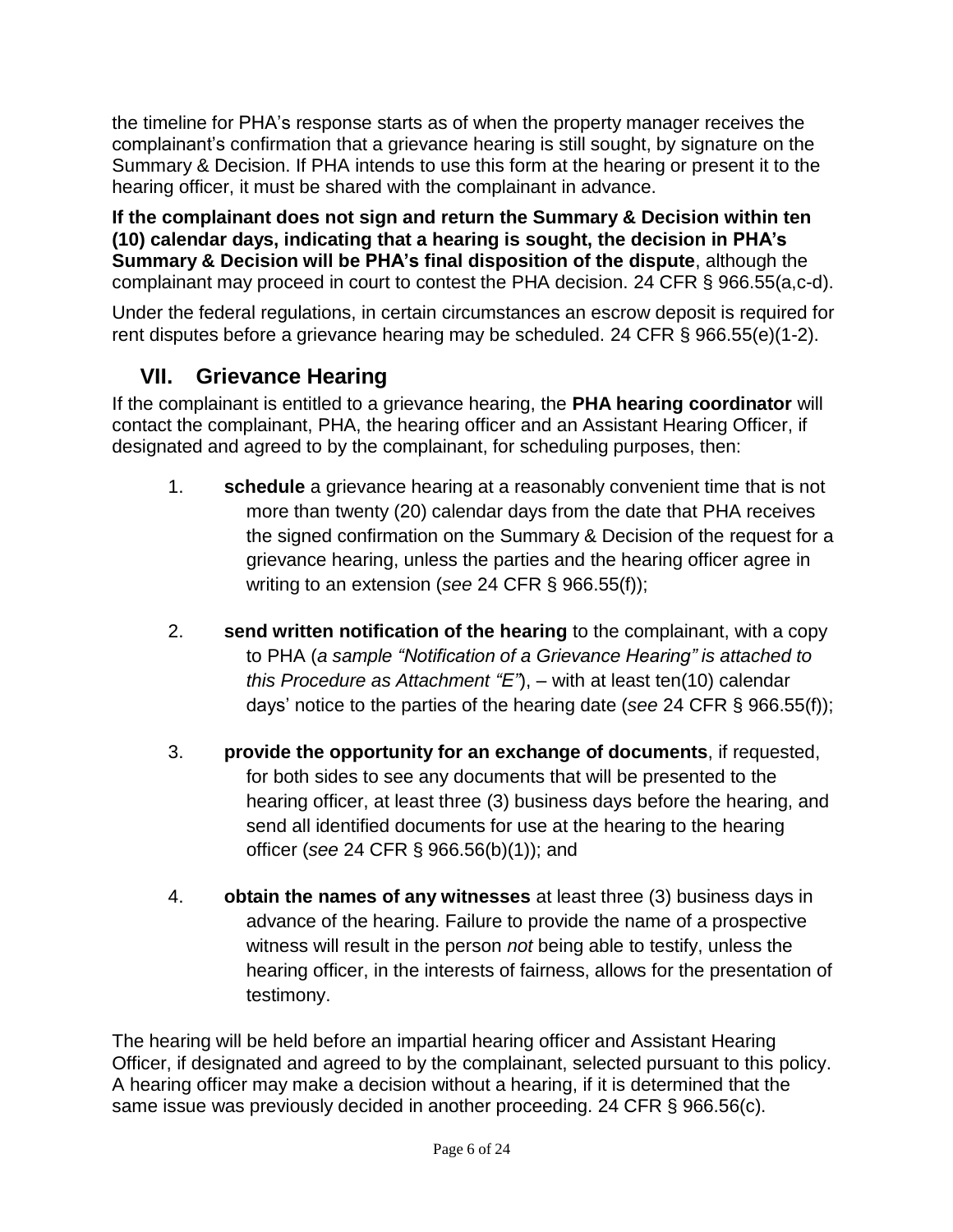Neither party may engage in *ex parte* communications with the hearing officer, which means communications about the merits or substance of the grievance, unless the other side has notice and a chance to participate. There can be no "side conversations" with the hearing officer about the case, either from the complainant, PHA or any representative of those parties. *To avoid even the appearance of such communications before, during or after the hearing, the parties should communicate with the hearing coordinator for scheduling matters and not e-mail or call the hearing officer,* unless the other party is simultaneously included in the e-mail or the call.

## *The following rules govern the grievance hearing (See, generally, 24 CFR §966.56)*:

- 1. The complainant must show that the dispute is one that is appropriate for a grievance hearing, but thereafter, PHA must justify its position by a preponderance ("more likely than not") of the evidence.
- 2. Both PHA and the complainant shall have the opportunity, upon request, to look at any records that are directly relevant to the hearing and/or that will be presented at the hearing, *which opportunity shall be made at least three (3) business days in advance of the scheduled hearing*, either at PHA offices or at the office of the property manager, unless the hearing officer allows a shorter time for meaningful review by both parties.
- 3. PHA and the complainant shall have the opportunity to copy relevant records at their own expense and PHA may set a duplication fee not to exceed that set by the Pennsylvania Office of Open Records for duplication fees under Pennsylvania's Right-to-Know Law, 65 P.S. §§67.101 *et seq*.
- 4. Any records for which a party made a written request for inspection, but which was not provided to the other party, may not be used at the hearing, unless the hearing officer decides to allow the evidence as a matter of fairness in exceptional circumstances and may also allow for a continuance.
- 5. Unless the parties already have the documents, PHA and the complainant shall receive from the hearing coordinator a briefing packet of relevant documents related to the hearing, at least three (3) business days in advance of the hearing.
- 6. The complainant, at the complainant's expense, has the right to be represented by counsel or by any other representative selected by the complainant, including a representative from the tenant council who is acting as an advocate for the complainant – however, the complainant must also be present at the hearing.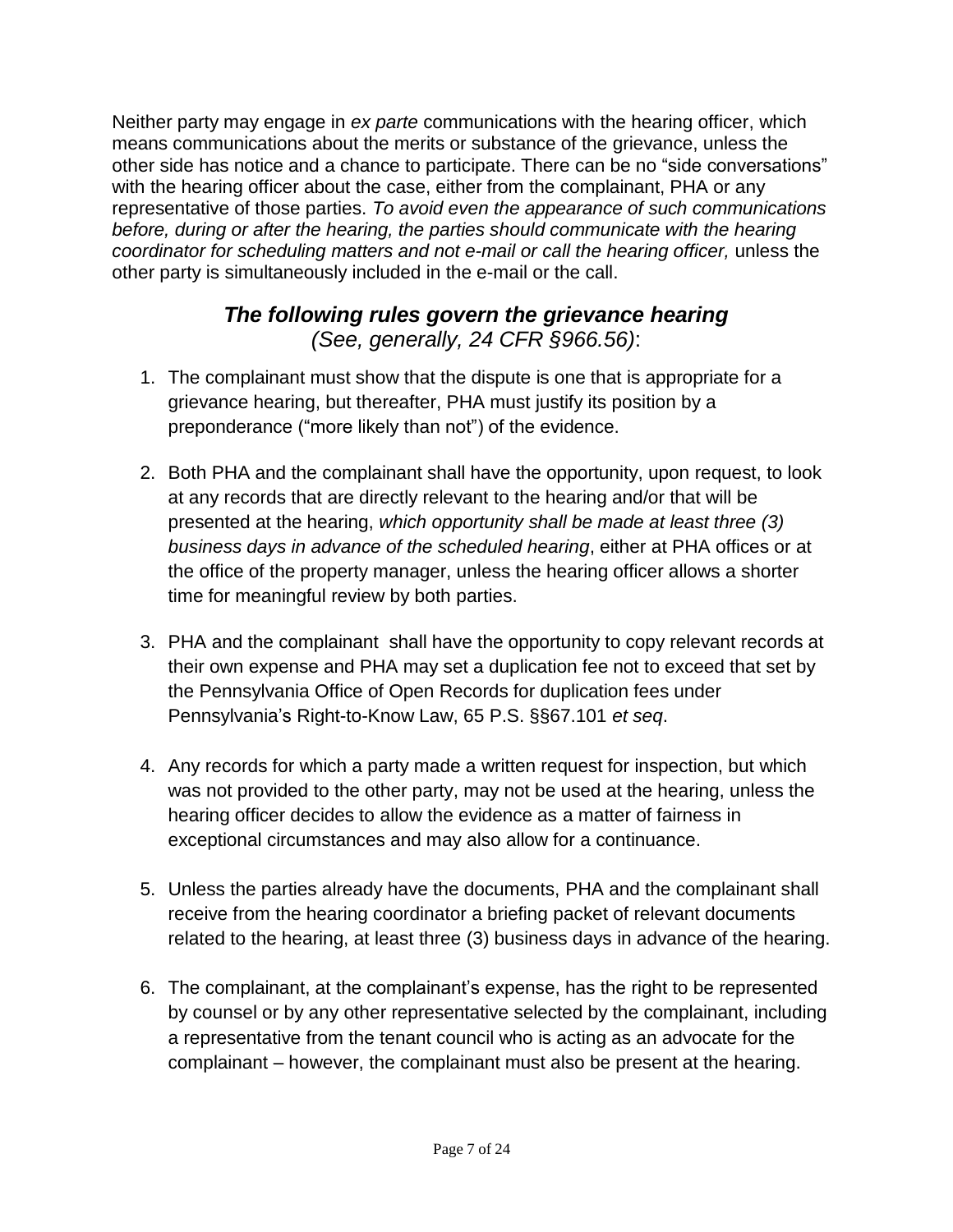- 7. The complainant has the right to a private hearing, unless the complainant requests a public hearing and the hearing officer agrees. However, either PHA or the complainant may make arrangements in advance and at their own expense, to have the hearing transcribed and any interested party may purchase a copy of the transcript. Otherwise, no recordings, photographs or videotaping of the proceedings are allowed without the permission of the hearing officer.
- 8. The complainant shall have the right to present relevant evidence and arguments in support of the complainant's dispute/grievance, to challenge evidence relied upon by PHA or property management and to confront witnesses.
- 9. The rules of evidence at the hearing are not the same as those in a judicial proceeding; hearsay may be admitted but may not be the sole basis for a decision; and testimony shall be given under oath administered by the hearing officer, averring that the information shall be true and correct to the best knowledge of the person presenting the evidence, under penalty of perjury.
- 10.The complainant has the right to a reasonable accommodation, upon request, for persons with disabilities to participate in the hearing, which may include qualified sign language interpreters, readers, accessible locations, or attendants.
- 11.If needed and requested, PHA will arrange for a qualified interpreter; if the complainant wishes to have a different interpreter, the complainant may arrange for one at the complainant's expense.
- 12.Children are not appropriate interpreters for a grievance hearing and generally should not be brought to the hearing. Interpretation for individuals identified as limited English proficient shall be provided in accordance with PHA's language access policy and procedures.
- 13.Any safety or security concerns regarding the hearing should be presented to the PHA hearing coordinator or property manager in advance of the scheduled hearing.
- 14.All those involved in the hearing must behave in an orderly manner. Failure to comply with the directions of the hearing officer to maintain order may result in exclusion from the proceedings or in a decision against the disorderly party.
- 15.There may be a reasonable continuance of the scheduled hearing for good cause, which determination shall be in the discretion of the hearing officer and will include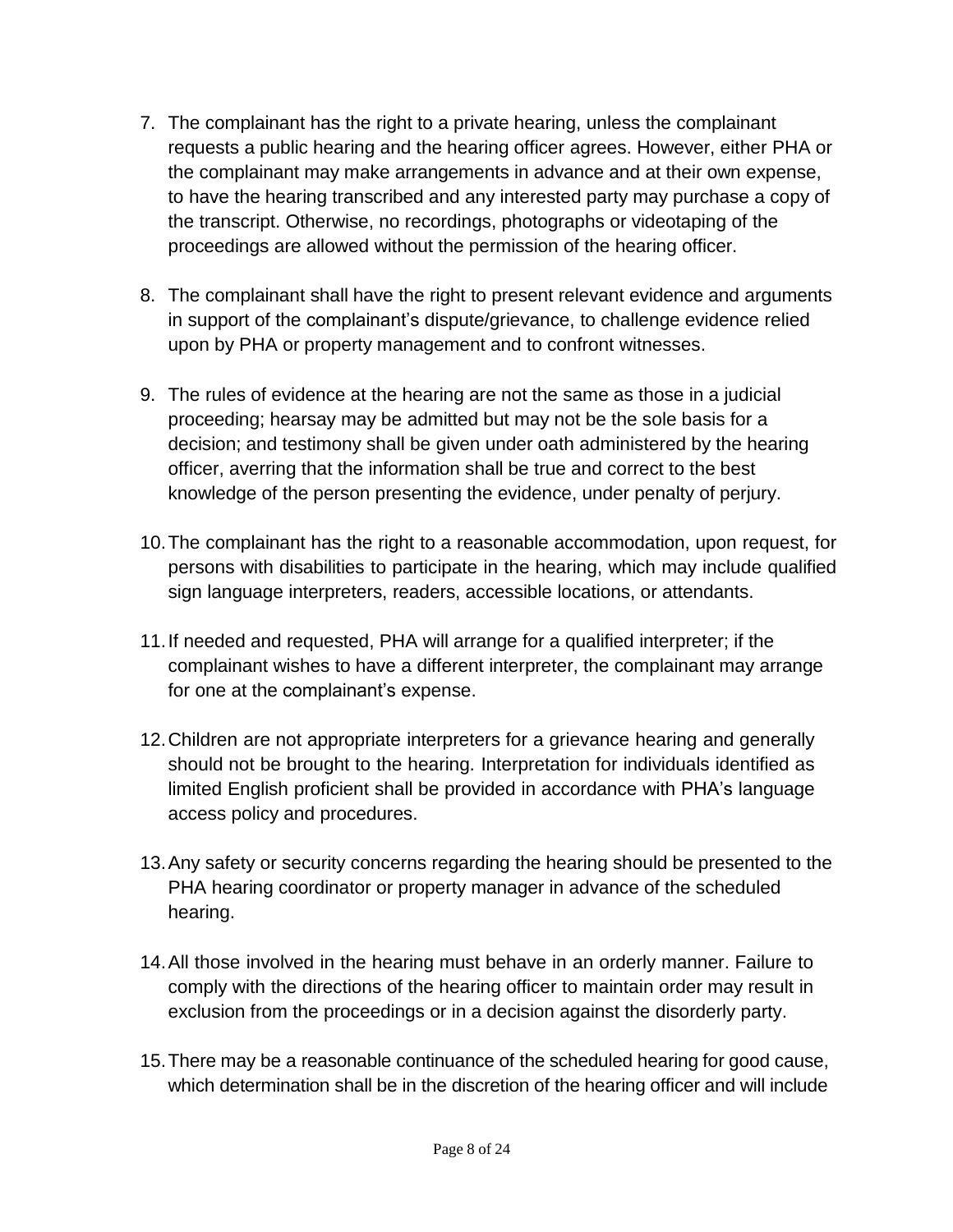any unavoidable conflict that seriously affects the health, safety or welfare of the family, a critical witness for PHA or the complainant, or the hearing officer.

- 16.If either party fails to appear within fifteen (15) minutes of the scheduled time for the hearing, the hearing officer may make a determination to postpone the hearing for a period not to exceed five business days or may make a determination that the party has waived his right to a hearing and so notify both parties. Failure by a previously non-appearing party to attend the re-scheduled hearing will result in a decision that the non-appearing party has waived his right to a hearing. Written notice will be sent to both parties. A decision regarding waiver of any right to a grievance hearing due to non-appearance by the tenant does not impact the tenant's right to contest PHA's disposition of the grievance in an appropriate judicial proceeding.
- 17.In exceptional cases, at the discretion of the hearing officer and with the consent of both parties, a hearing may be conducted with one party appearing by telephone or other means that does not involve the individual's physical presence. A hearing officer may make a decision without a hearing, if it is determined that the same issue was previously decided in another proceeding. 24 CFR § 966.56(c).
- 18.The hearing shall be conducted by an impartial hearing officer and a written decision shall be based solely and exclusively on the facts presented at the hearing.

**VIII. Selection of Hearing Officer** (*See,* 24 CFR § 966.55; this section is from the existing PHA grievance policy, which is in the Lease, at pg. 14). All grievance hearings shall be conducted by an impartial person appointed by the PHA after consultation with tenant council, in the manner described below:

- 1. PHA shall nominate a slate of one or more impartial persons to sit as hearing officers. Such persons may include, but will not necessarily be limited to, staff members or other responsible and qualified persons, with an appropriate legal background, such as an attorney or paralegal, in the community. Both in-house and outside counsel are eligible to sit as hearing officers, but PHA staff members who handle lease enforcement or property management issues are not eligible. No person shall be listed as a hearing officer unless such person has consented to the appointment.
- 2. The slate of potential nominees shall be submitted to all PHA tenant council members for written comments, which shall be sent to PHA within fifteen (15)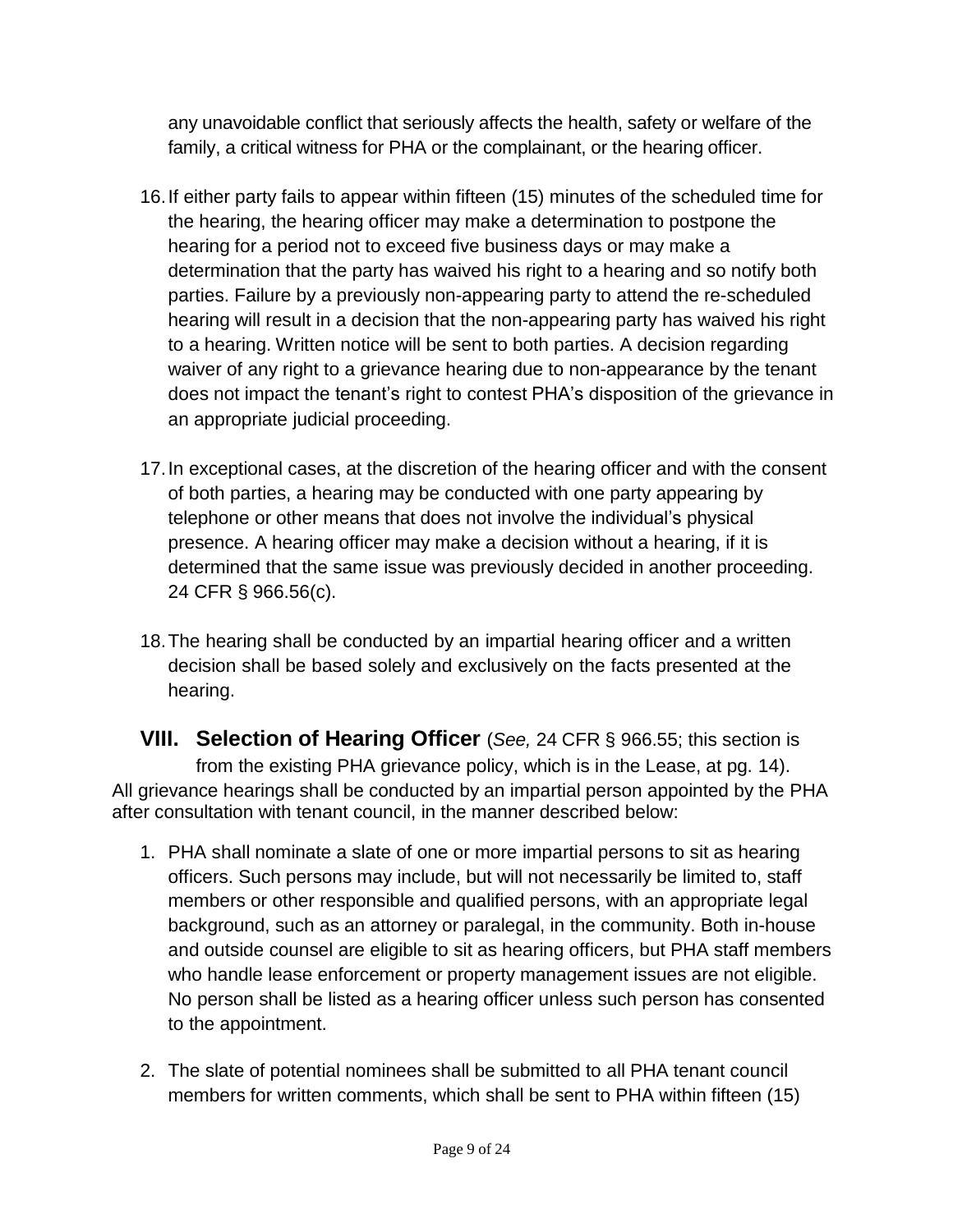business days. PHA shall consider written comments from tenant councils before the appointments are made. Objection to the appointment of a hearing officer must be considered, but it is not dispositive. On final appointment, the person(s) appointed and the tenant council shall be informed in writing.

## **IX. Decision by Hearing Officer**

The hearing officer shall prepare and distribute a written decision, with an explanation of the reasons for the decision (a sample is attached to this Procedure as Attachment "F"), within fifteen (15) business days of the hearing. 24 CFR § 966.57(a).

The decision shall be binding on PHA, unless:

- the Board of Commissioners determines within a reasonable time and promptly informs complainant that: 1) the complaint was not one that was appropriate for a grievance procedure; or 2) the decision of the hearing officer is contrary to applicable law, regulations or the requirements of any annual contract between HUD and the PHA. 24 CFR § 966.57(b) or
- there is a significant procedural or administrative error that is demonstrated to the hearing officer by written request for reconsideration from either party, within three (3) business days of the date of the decision, in which case the hearing officer has two (2) business days to re-issue the decision.

If the decision is against the complainant, the complainant still retains any rights he or she may have to judicial remedies. 24 CFR § 966.57(c).

**X. Role of Resident Leadership in the Grievance Hearing Process** The resident leadership may have two roles in the grievance hearing process: 1) a role as educator and advocate for complainants and tenants and 2) a role as an impartial Assistant Hearing Officer. These roles are distinct and must not overlap.

- 1. In order to ensure that all tenants are familiar with the grievance procedures, which safeguard their due process and other rights, PHA shall work with the tenant council, upon request, to train tenant council representatives.
- 2. Those tenant council representatives are to be available to assist complainants with preparing grievances and going through the grievance process. The Notice of a Planned Adverse Action (*see Sample in Attachment "A"*); the Grievance Form (see Sample in Attachment "B") and the Summary & Decision of Informal Settlement Meeting (*Attachment "C"*), all explain the possibility of obtaining information from the tenant council regarding the grievance.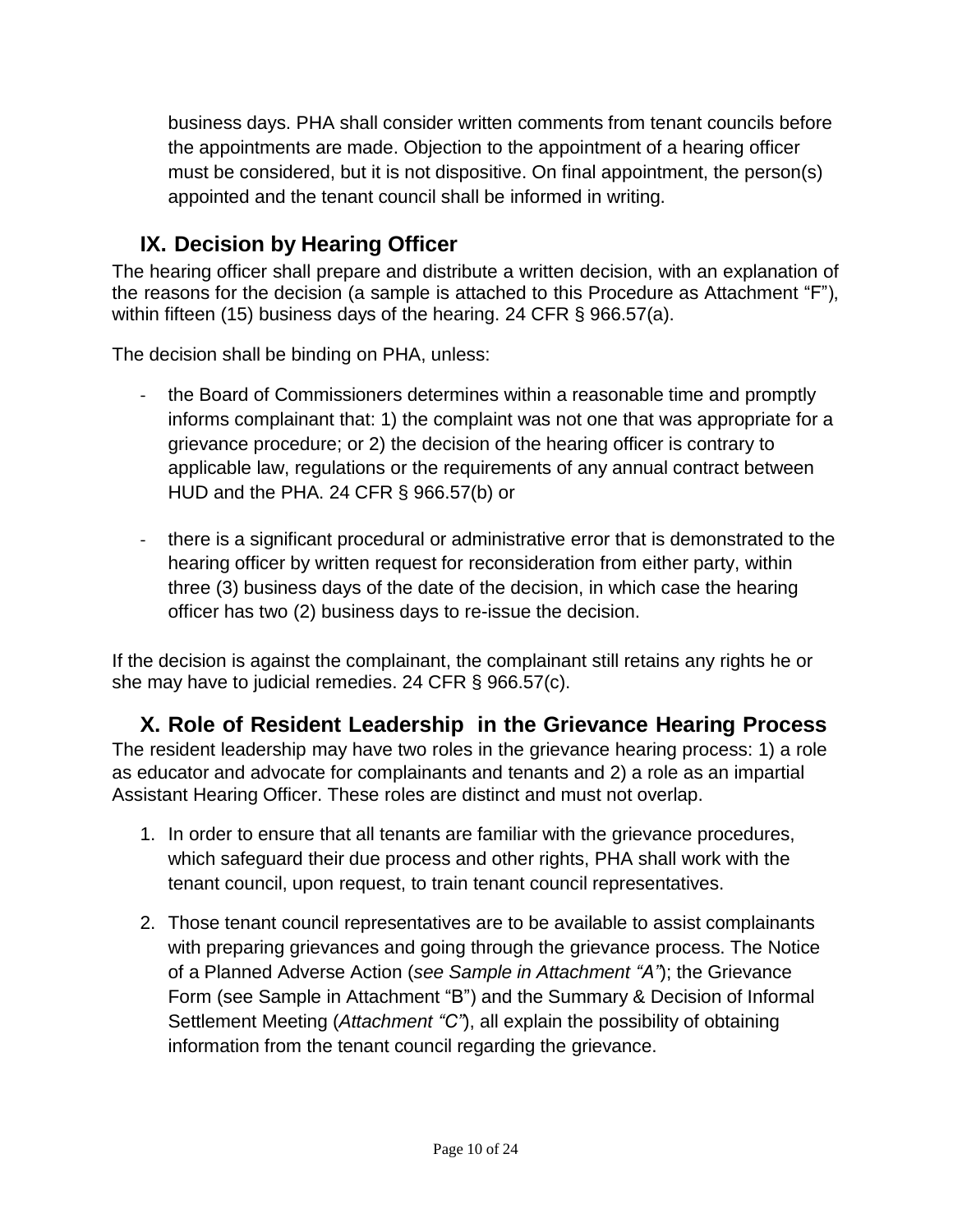- 3. The tenant council shall provide the Property Manager with contact information for its designated grievance representatives and the Property Managers shall provide such information upon request from a tenant/complainant.
- 4. Separate and distinct from tenant council advocates for complainants, the Resident Advisory Board may select up to five Assistant Hearing Officers, under a procedure to be determined by the Resident Advisory Board, with input from the Office of General Council Hearing Officer supervisor, who shall have the following duties and qualifications:
	- a. Assistant Hearing Officers shall serve without compensation, be impartial and agree to maintain the confidentiality of the hearings;
	- b. PHA will provide grievance procedure training to Assistant Hearing Officers;
	- c. The hearing coordinator will establish a regular schedule for hearings and will select one Assistant Hearing Officer, in random order, for participation in the hearings, unless the Hearing Officer and Resident Advisory Board decide on a different manner of selection;
	- d. The Assistant Hearing Officer will only participate in hearings where the complainant agrees, in writing, to such participation;
	- e. The decision from a grievance hearing will be made by the Hearing Officer, after consideration of timely verbal or written input from an Assistant Hearing Officer;
	- f. The Assistant Hearing Officer may prepare an Assistant Hearing Officer Advisory Decision, in substantially the same format as the Grievance Hearing Decision. This will be included in the file, if submitted to the Hearing Officer within seven business days of the date of the hearing, but is not part of the record and not transmitted to the complainant;
	- g. If no Assistant Hearing Officer is available on a regularly scheduled day for grievance hearings, the hearings will be held without the participation of an Assistant Hearing Officer;
	- h. Assistant Hearing Officers will disqualify themselves from hearing grievances that involve personal friends, other residents of developments in which they work or reside or grievances in which they have a personal interest.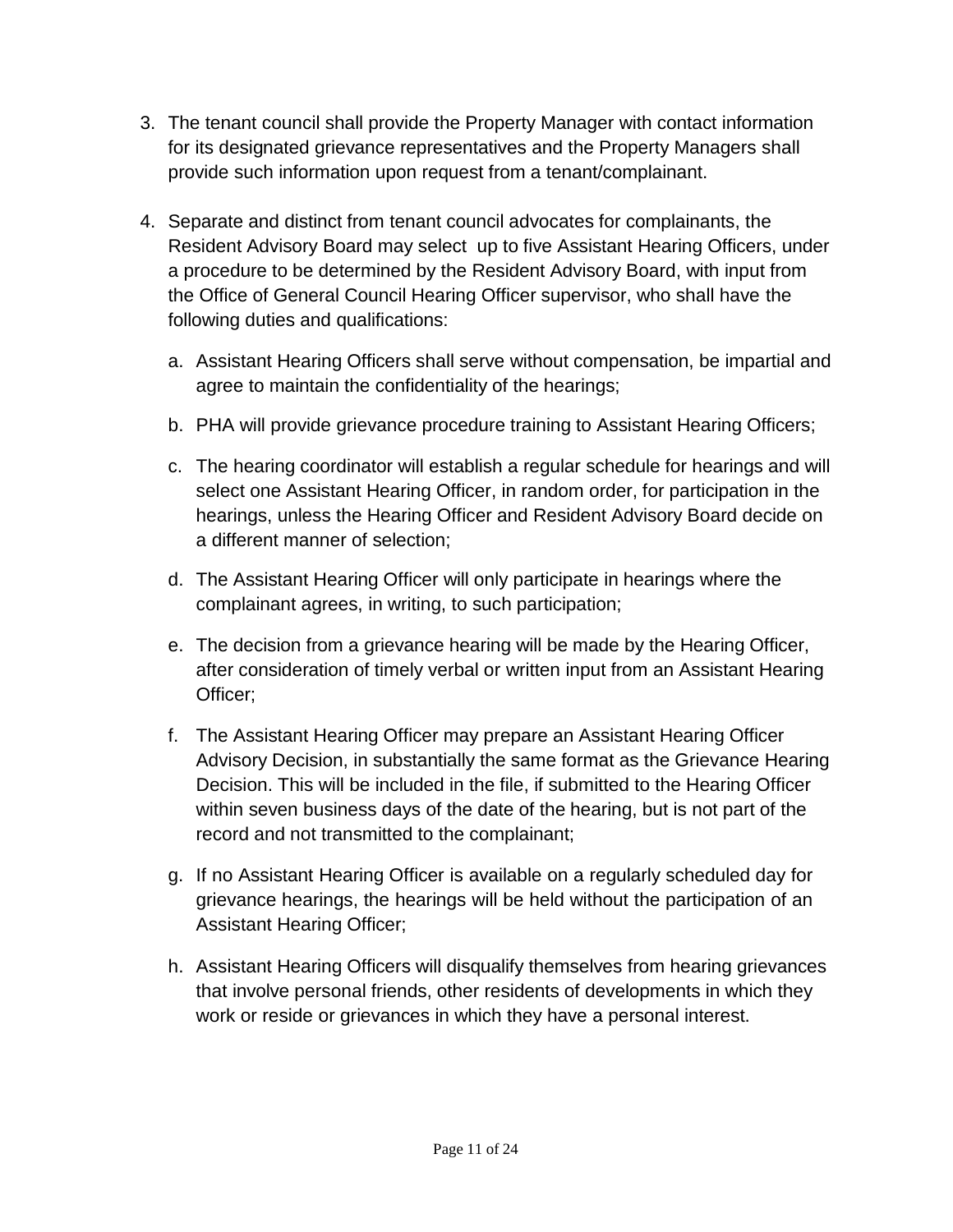## **XI. Retention of Grievance Hearing Decisions and Access**

Decisions of hearing officers and related records shall be retained by PHA in the tenant's file for the term of the tenancy, plus 4 years. The Office of General Counsel shall keep copies of the hearing decisions for seven (7) years, including copies that have all names and identifying references deleted, which redacted copies will be made available upon request to a prospective complainant, his or her representative, or the hearing panel or officer. 24 CFR § 966.57(a).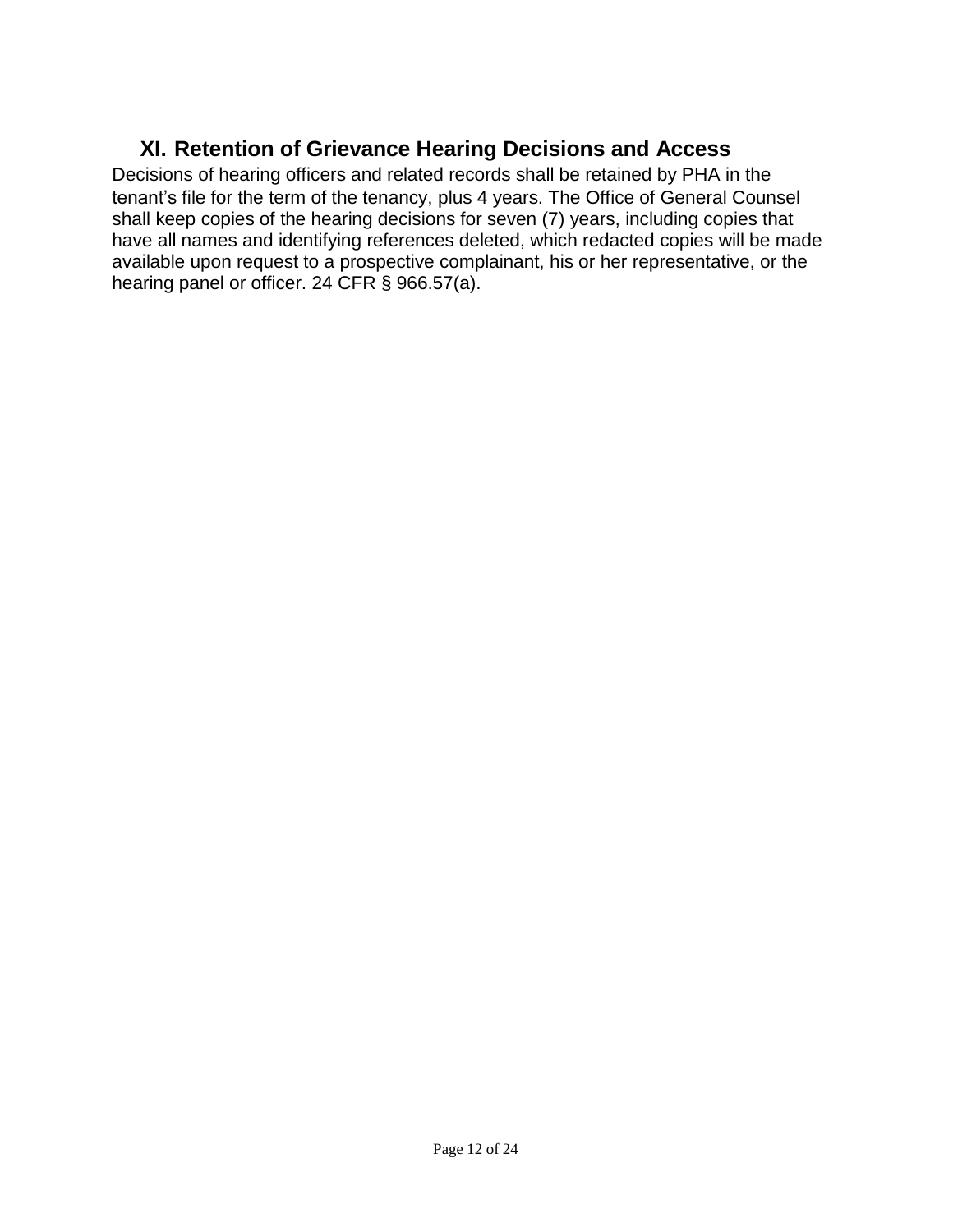## **PHA GRIEVANCE PROCESS FOR PUBLIC HOUSING**

## *SAMPLE***: NOTICE OF ADVERSE ACTION**

(*To be sent at least 10 calendar days before the proposed action*)

- I. This is to advise you that the following action will be taken against you (if for an eviction or Lease termination, an "Eviction Fact Sheet" or "Notice of Lease Termination" will be attached to this Notice).
- II. The reason for the action is as follows [*including who, what, when, where, and why, in terms of the action – and the relevant regulatory, statutory, lease or other reference*]:
- **III.** If you wish to challenge this action, you have either fourteen 14 calendar days (if in response to a lease termination Notice for non-payment of rent or threats to health or safety) or thirty (30) calendar days (for any other basis for the Notice) from *I Idate*, the date that the Notice was either mailed or hand- delivered to you, to see your property manager and file a Request for a Grievance Hearing. PHA will then try and resolve the dispute through an informal discussion or meeting, before any grievance hearing can be scheduled.
- IV. **You may obtain a copy of PHA's Grievance Procedure from the property manager**, which procedure details the process for dispute and when this process is appropriate.
- V. **Your tenant council may assist you in responding to this Notice** and you may obtain further information from your resident council representative. If you do not know who this is, your Property Manager can provide contact information*.* The timeline for filing a Request for a Grievance Hearing, in paragraph III, above, applies regardless of whether you seek assistance from your tenant council.

VI. **A copy of the Grievance Procedure Timeline is included with this Notice**. *To be filled out by PHA:*

I compute Tyour name] hereby attest that I either hand-delivered

[check if appropriate] *or* sent by first class mail\_\_\_\_\_\_\_\_[check if appropriate], to

[name of person receiving the Notice] at the following address:

|  | [address to which sent], a copy of this Notice on |         |  |
|--|---------------------------------------------------|---------|--|
|  |                                                   | [date]. |  |
|  |                                                   |         |  |

Signature: **Signature: Signature: Signature: Signature: Signature: Signature: Signature: Signature: Signature: Signature: Signature: Signature: Signature: Signature: Signature: Signature: Si** 

*[Include VAWA, LEP and reasonable accommodation language in the Notice].*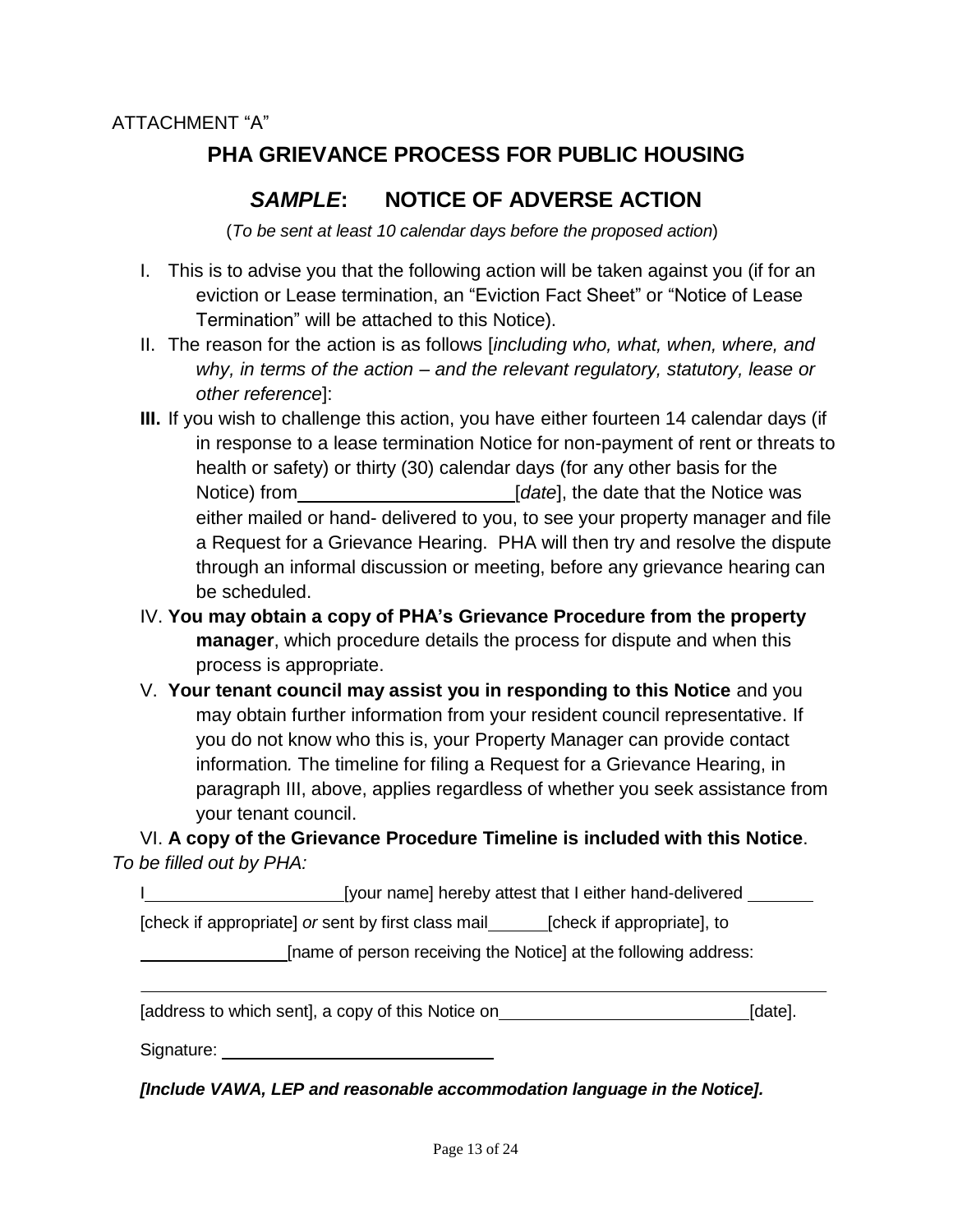## ATTACHMENT "B"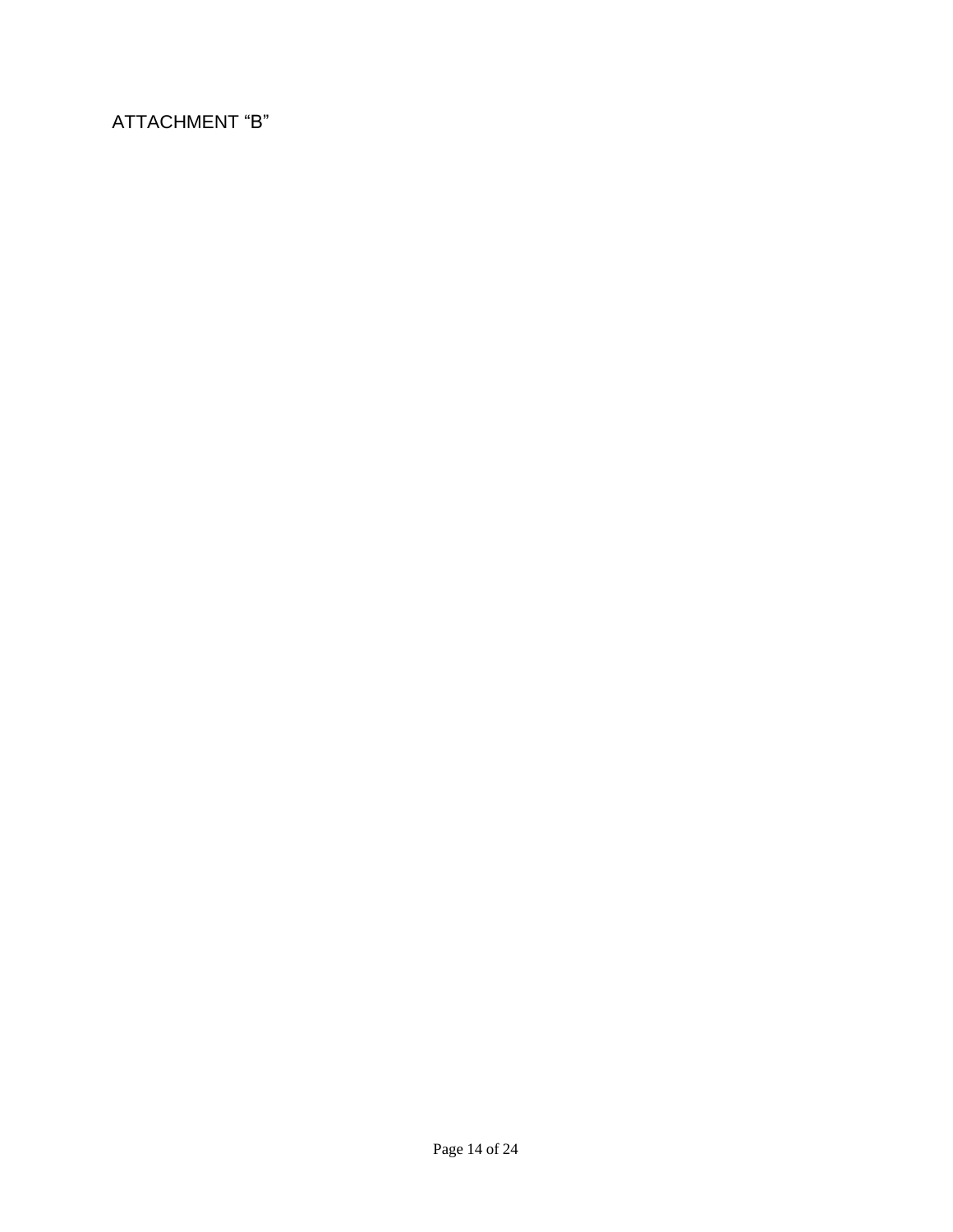

## **PHA GRIEVANCE PROCESS FOR PUBLIC HOUSING GRIEVANCE HEARING REQUEST FORM**

January 2018 revision – Adding Limited English Proficiency clarifications *(This notice is available in an alternative format if requested and translation is available.)*

*------------------------------------------------------------------------------------------------------------------------------*

**For language assistance**, please call 215-684-5767. *Requests for translation assistance must be made at least two (2) weeks before a scheduled grievance hearing.*

#### **Spanish:**

Si inglés no es su primer idioma, por favor llame 215-684-5767 para ayuda con el idioma extraniero

#### **Vietnamese:**

Nếu tiếng Anh không phải là ngôn ngữ đầu tiên của bạn, xin vui lòng gọi 215-684-5767 để được trợ giúp ngôn ngữ nước ngoài.

#### **Chinese:**

如果英语不是你的第一语言,请致电 215-684-5767 外语援助。

#### **Russian:**

Если английский не является вашим родным языком, пожалуйста, позвоните 215-684-5767 для помощи иностранных языков.

*--------------------------------------------------------------------------------------------------------------------------------*

**If responding to a Notice from PHA, this request must be submitted to the Property Manager or Office within either fourteen(14) or thirty (30) calendar days from the date that the Notice was either mailed or hand-delivered (14 calendar days if in response to a lease termination Notice for non-payment of rent or threats to health or safety; 30 calendar days if the Notice was for any other reason). If the grievance is not is response to a Notice, it is to be submitted within the applicable statute of limitations.**

The information in this document is available in an alternative format upon request and can be translated if required. Ask your Property Manager if you need assistance.

Your tenant council may assist you in preparing this Form and you may obtain further information from your resident council representative. If you do not know who this is, your Property Manager can provide contact information*.* The timelines for submission of this form apply regardless of whether you seek assistance from your tenant council.

| ∽<br>Date: | $\sim$ |
|------------|--------|
|            |        |

Client ID: \_\_\_\_\_\_\_\_\_\_\_\_\_\_\_\_\_\_\_\_\_ Tel Number: \_\_\_\_\_\_\_\_\_\_\_\_\_\_\_\_\_\_\_\_\_\_\_

Page 15 of 24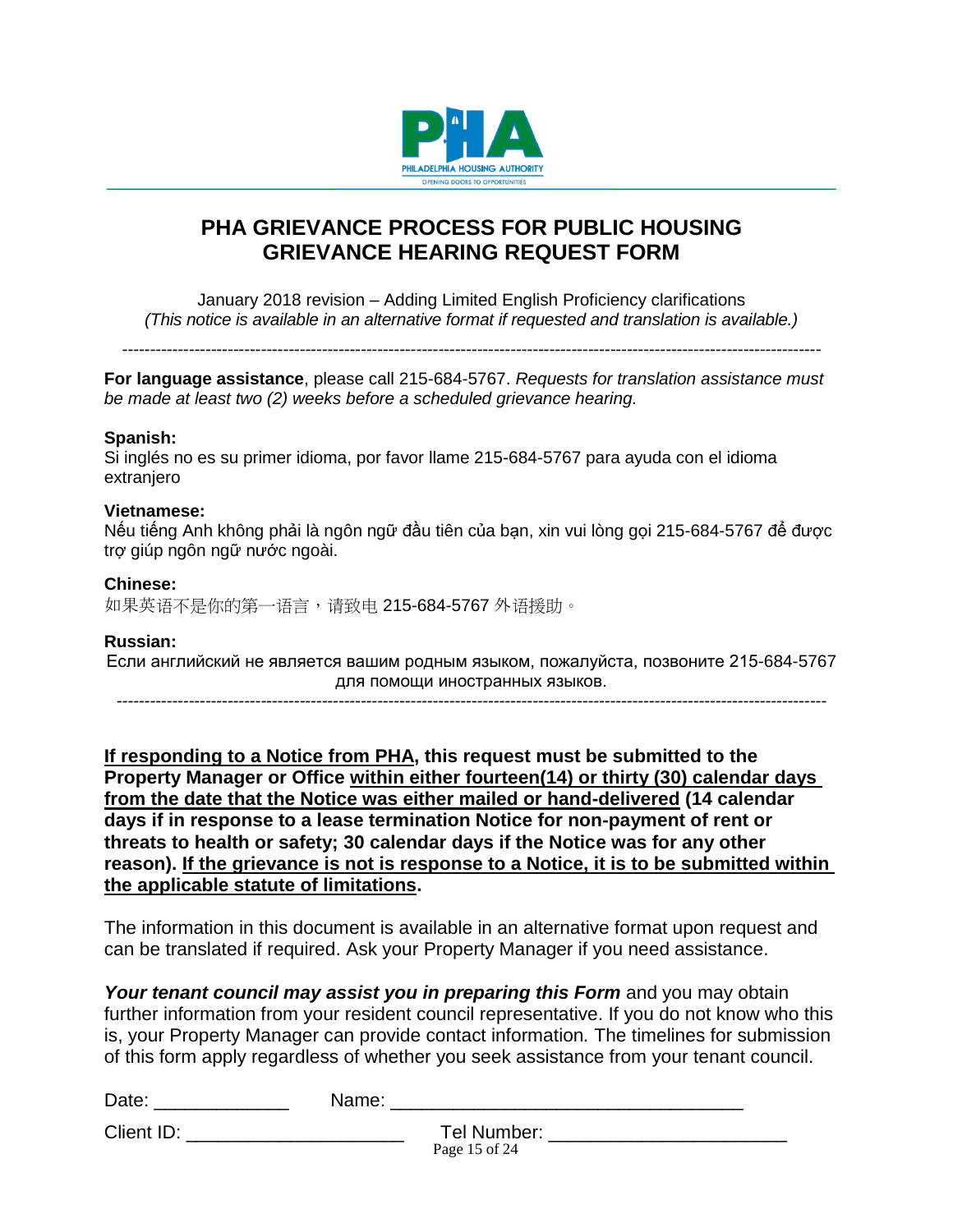Unit Address: \_\_\_\_\_\_\_\_\_\_\_\_\_\_\_\_\_\_\_\_\_\_\_\_\_\_\_\_\_\_\_\_\_\_\_\_\_\_\_\_\_\_\_\_\_\_\_\_\_\_\_\_\_\_\_\_\_\_ Site Name:  $\Box$  Unit ID:  $\Box$ 

*Check here if TRANSLATION ASSISTANCE IS REQUESTED: \_\_\_\_\_\_\_*

*Requested Language?* 

*Spanish \_\_\_, Vietnamese \_\_\_, Chinese \_\_\_, Russian \_\_\_, Other (specify): \_\_\_\_\_\_\_\_\_\_*

 **Please explain the reasons for your dispute and what you want PHA to do (or not do) -- you may pick one or more, below:**

\_\_\_\_\_\_\_\_\_\_\_\_\_\_\_\_\_\_\_\_\_\_\_\_\_\_\_\_\_\_\_\_\_\_\_\_\_\_\_\_\_\_\_\_\_\_\_\_\_\_\_\_\_\_\_\_\_\_\_\_\_\_\_\_\_\_\_\_\_\_

\_\_\_\_\_\_\_\_\_\_\_\_\_\_\_\_\_\_\_\_\_\_\_\_\_\_\_\_\_\_\_\_\_\_\_\_\_\_\_\_\_\_\_\_\_\_\_\_\_\_\_\_\_\_\_\_\_\_\_\_\_\_\_\_\_\_\_\_\_\_

I. LEASE TERMINATION ISSUE:

II. MAINTENANCE/REPAIR ISSUE: What is the issue and what steps, if any, have you taken to resolve it (please provide details, such as date and numbers of any service  $order$ s):  $\blacksquare$ 

\_\_\_\_\_\_\_\_\_\_\_\_\_\_\_\_\_\_\_\_\_\_\_\_\_\_\_\_\_\_\_\_\_\_\_\_\_\_\_\_\_\_\_\_\_\_\_\_\_\_\_\_\_\_\_\_\_\_\_\_\_\_\_\_\_\_\_\_\_\_

\_\_\_\_\_\_\_\_\_\_\_\_\_\_\_\_\_\_\_\_\_\_\_\_\_\_\_\_\_\_\_\_\_\_\_\_\_\_\_\_\_\_\_\_\_\_\_\_\_\_\_\_\_\_\_\_\_\_\_\_\_\_\_\_\_\_\_\_\_\_ III. TRANSFER ISSUE: - What is the issue/reason for transfer? \_\_\_\_\_\_\_\_\_\_\_\_\_\_\_\_\_\_\_\_\_\_\_\_\_\_\_\_\_\_\_\_\_\_\_\_\_\_\_\_\_\_\_\_\_\_\_\_\_\_\_\_\_\_\_\_\_\_\_\_\_\_\_\_\_\_\_\_\_; - When was the transfer requested? \_\_\_\_\_\_\_\_\_\_\_\_\_\_\_\_\_\_\_\_\_\_\_\_\_\_\_\_\_\_; - Whom did you ask for the transfer? \_\_\_\_\_\_\_\_\_\_\_\_\_\_\_\_\_\_\_\_\_\_\_\_\_\_\_; - Did you complete your transfer package? [ ] No; [ ] Yes; When? \_\_\_\_\_\_\_\_: - When did you last speak with the Admissions Dep't? \_\_\_\_\_\_\_\_\_\_\_\_; with whom \_\_\_\_\_\_\_\_\_\_\_\_\_\_\_\_\_ and what did that person tell you \_\_\_\_\_\_\_\_\_\_\_\_\_\_\_\_\_\_\_\_\_?

IV. RENT CALCULATION AMOUNT ISSUE (*Please note that rent is calculated using federally standardized methods; PHA does not control the amount of your rent.)*

- Have you requested a rent recalculation? [ ] Yes [ ] No;

- Have you met with your manager to perform a rent re-calculation? [ ] Yes [ ] No;

- When was the re-calculation completed \_\_\_\_\_\_\_\_\_\_\_\_\_\_\_\_\_\_; who did the recalculation **contract the interval** term is and amount of the new rent and  $\overline{?}$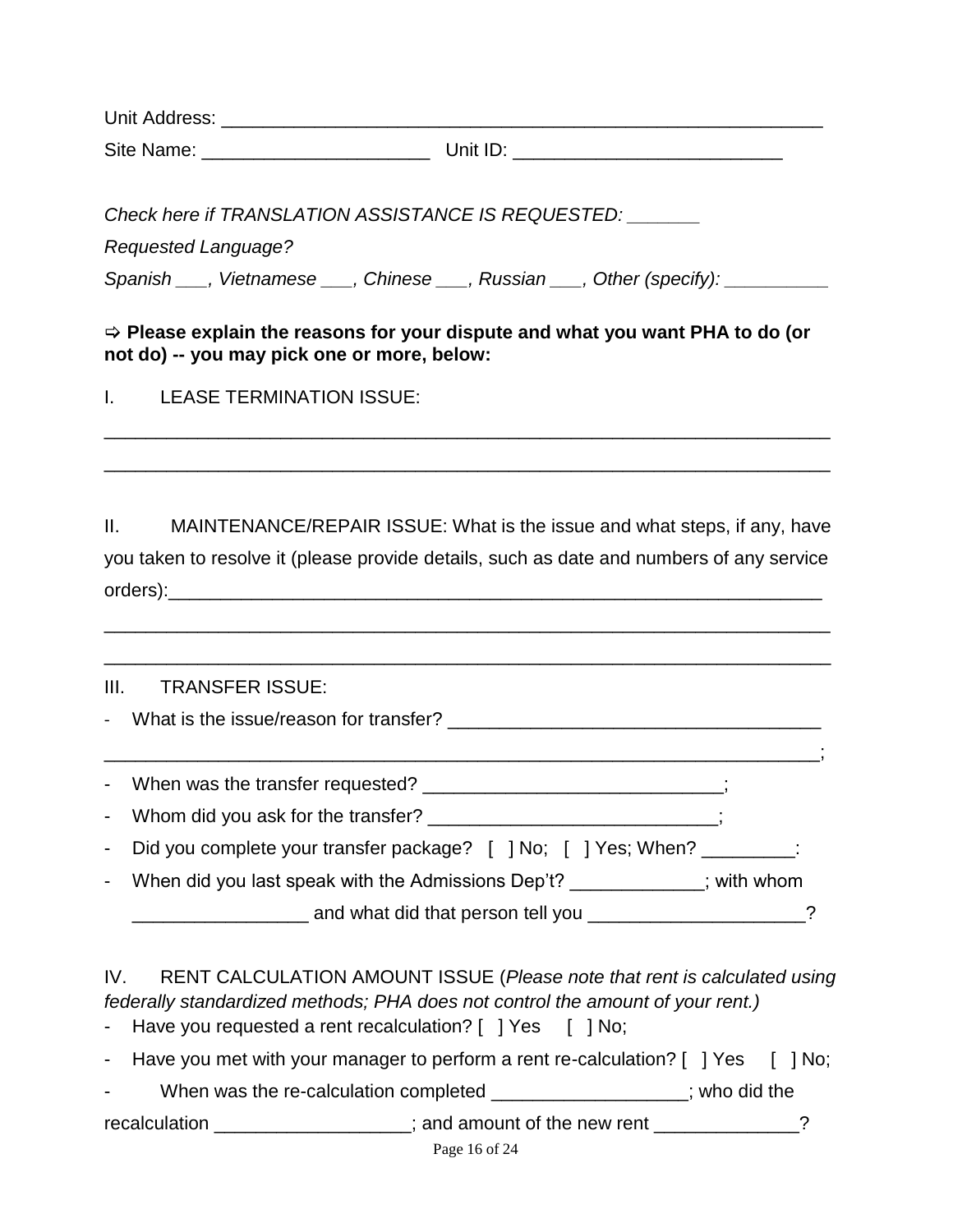- Why do you believe that the amount of rent due is not appropriately calculated?

\_\_\_\_\_\_\_\_\_\_\_\_\_\_\_\_\_\_\_\_\_\_\_\_\_\_\_\_\_\_\_\_\_\_\_\_\_\_\_\_\_\_\_\_\_\_\_\_\_\_\_\_\_\_\_\_\_\_\_\_\_\_\_\_\_\_\_\_

\_\_\_\_\_\_\_\_\_\_\_\_\_\_\_\_\_\_\_\_\_\_\_\_\_\_\_\_\_\_\_\_\_\_\_\_\_\_\_\_\_\_\_\_\_\_\_\_\_\_\_\_\_\_\_\_\_\_\_\_\_\_\_\_\_\_\_\_\_\_

\_\_\_\_\_\_\_\_\_\_\_\_\_\_\_\_\_\_\_\_\_\_\_\_\_\_\_\_\_\_\_\_\_\_\_\_\_\_\_\_\_\_\_\_\_\_\_\_\_\_\_\_\_\_\_\_\_\_\_\_\_\_\_\_\_\_\_\_\_

#### V. OTHER ISSUE(s) –

 **Before a grievance hearing will be scheduled, you must participate in an informal settlement conference. If, after that conference, you still want a hearing – YOU MUST SIGN AND RETURN the "Summary & Decision: Informal Settlement Meeting" form within ten (10) calendar days to have a grievance hearing.**

| $\Rightarrow$ Please provide two possible dates and times in the next 45 calendar days when<br>you would be available for a grievance hearing: |  |  |  |                                                                                                                                                                                            |
|------------------------------------------------------------------------------------------------------------------------------------------------|--|--|--|--------------------------------------------------------------------------------------------------------------------------------------------------------------------------------------------|
|                                                                                                                                                |  |  |  | Date: Time:                                                                                                                                                                                |
| number for each:                                                                                                                               |  |  |  | $\Rightarrow$ If you plan to have an attorney, service agency, or medical provider(s) representing<br>you at the grievance hearing, please include a mailing address and daytime telephone |

If you have a disability that could affect your ability to participate at the grievance hearing, you have the right to request a reasonable accommodation. Please specify the type of assistance needed:

\_\_\_\_\_\_\_\_\_\_\_\_\_\_\_\_\_\_\_\_\_\_\_\_\_\_\_\_\_\_\_\_\_\_\_\_\_\_\_\_\_\_\_\_\_\_\_\_\_\_\_\_\_\_\_\_\_\_\_\_\_\_\_\_\_\_\_\_\_\_

The hearing coordinator will notify you that: 1) the requested accommodation is granted and will be provided, 2) more information is required, or 3) the request is denied.

| $\Rightarrow$ Client Signature: $\qquad \qquad$ | Date:                                               |
|-------------------------------------------------|-----------------------------------------------------|
|                                                 | FOR USE BY LEGAL DEP'T ONLY: Date request received: |
| Date request appv'd/denied:                     | : Reason denied (applicable CFR or                  |
| ACOP section) ___________________               | ∴ Bv∶                                               |
| Signature:                                      | Date:                                               |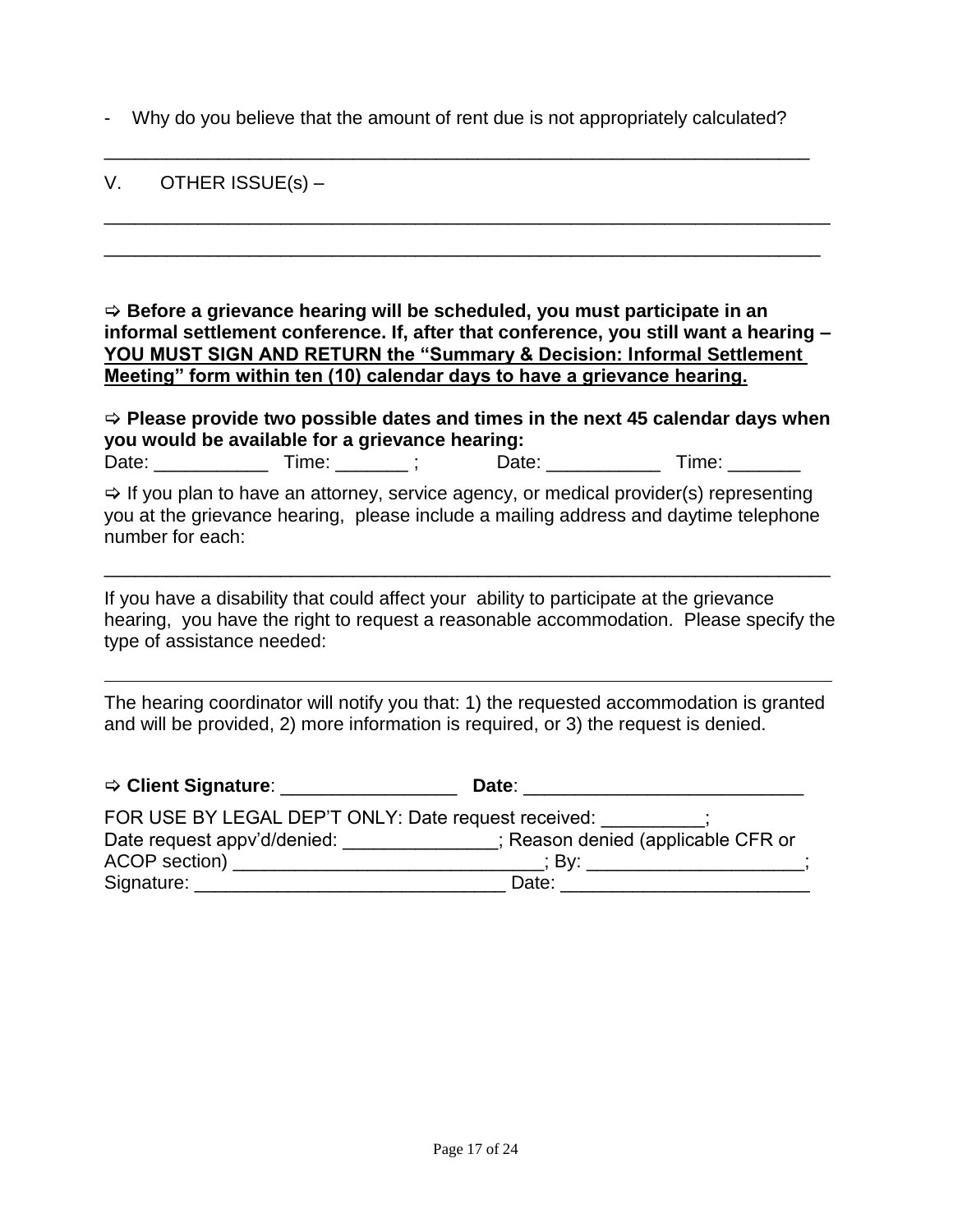## **PHA GRIEVANCE PROCESS FOR PUBLIC HOUSING**

## **SUMMARY & DECISION OF INFORMAL SETTLEMENT MEETING**

(*To be sent by PHA no later than 5 business days after the settlement meeting*)

Date: \_\_\_\_\_\_\_\_\_\_\_\_\_\_

This is a Summary & Decision of the informal settlement meeting that was held on (*date*), regarding the grievance/dispute that you presented on (*date that grievance was received*). It also has PHA's decision based on that meeting, the reasons for that decision and how to request a hearing, if you do not agree with PHA's decision. **If you do not agree with this decision and wish for a grievance hearing – you must sign and return this form within 10 calendar days (as explained on page 2 of this form). Otherwise, this will be PHA's final disposition and you will not be entitled to a grievance hearing.**

- I. **NAME AND ADDRESS OF TENANT**:
- II. **SHORT DESCRIPTION OF GRIEVANCE/COMPLAINT:**
- III. **PARTICIPANTS IN THE INFORMAL SETTLEMENT MEETING** (with titles and whether present for PHA or for the tenant).

IV. **NAME AND TITLE OF PERSON WHO CONDUCTED THE MEETING**:

V. **PHA's DECISION AND SUPPORTING REASONS**: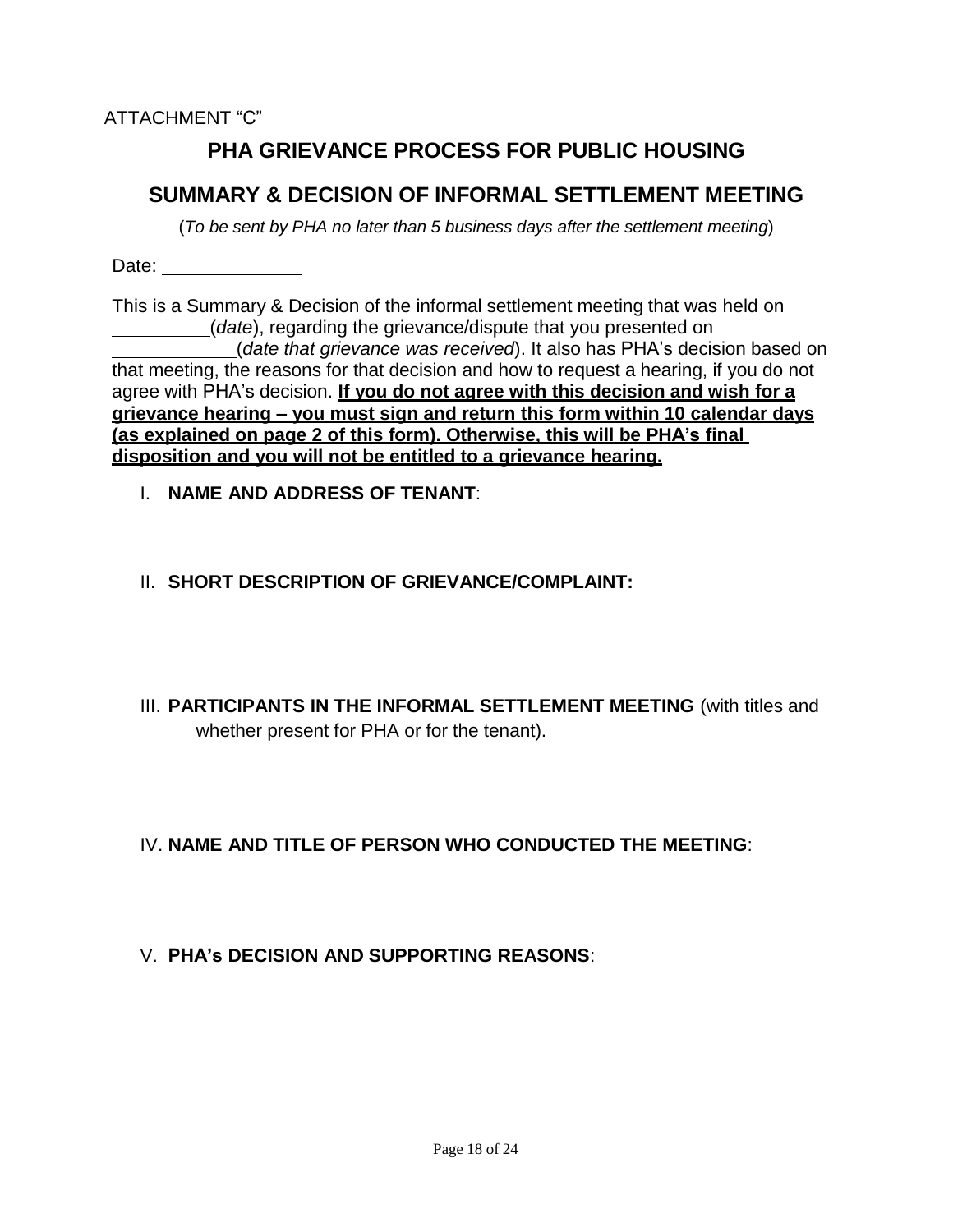### *WITHDRAWAL OF GRIEVANCE as a result of the Informal Settlement Meeting:*

**I hereby agree to withdraw my grievance.**

**Signature: Date:** 

#### *PROCEDURE TO REQUEST A HEARING IF NOT SATISFIED WITH THIS DETERMINATION:*

**Within ten (10) calendar days of the date of mailing or hand-delivery of this Summary, you must sign and return this document to your property manager, or the decision of PHA will be PHA's final decision and you will not be allowed to have a grievance hearing** (although you may proceed in court). A copy of this form, with your signature, shall be provided to you, upon request.

#### **I, the tenant (check below, as applicable):**

**do not agree with PHA's decision and wish to have a grievance hearing;**

**wish [OR] do** *not* **wish to have an impartial Assistant Hearing Officer, selected by the Resident Advisory Board, at my hearing who would NOT be acting on my behalf, as my representative or my advocate, but would have the role of providing impartial input to the Hearing Officer making the decision.**

**I understand that I may, at my own expense, have legal counsel represent me at the hearing or have an advocate from the tenant council (not the same as the impartial Assistant Hearing Officer) appear with me and/or assist me with preparing for the hearing.**

| Signature: | Date: | Phone #: |
|------------|-------|----------|
|            |       |          |

Failure to request a hearing does not preclude you from exercising your right to contest PHA's action in an appropriate judicial proceeding.

| FOR PHA USE: If hand delivered:<br><b>Date</b> that Summary was hand-delivered to the tenant:                                                                                                                                            |  |
|------------------------------------------------------------------------------------------------------------------------------------------------------------------------------------------------------------------------------------------|--|
| <b>Name</b> of person who hand-delivered the Summary <b>Name</b> of person who hand-delivered the Summary                                                                                                                                |  |
| Signature of Person who Hand-delivered the Summary Latin Manuscript Construction of Person                                                                                                                                               |  |
| OR If mailed:                                                                                                                                                                                                                            |  |
| Date that Summary was mailed by first-class mail to the tenant:                                                                                                                                                                          |  |
| <b>Name</b> of person who mailed the Summary: <u>entitled</u> and the summary of the summary of the summary of the summary of the summary of the summary of the summary of the summary of the summary of the summary of the summary of t |  |
|                                                                                                                                                                                                                                          |  |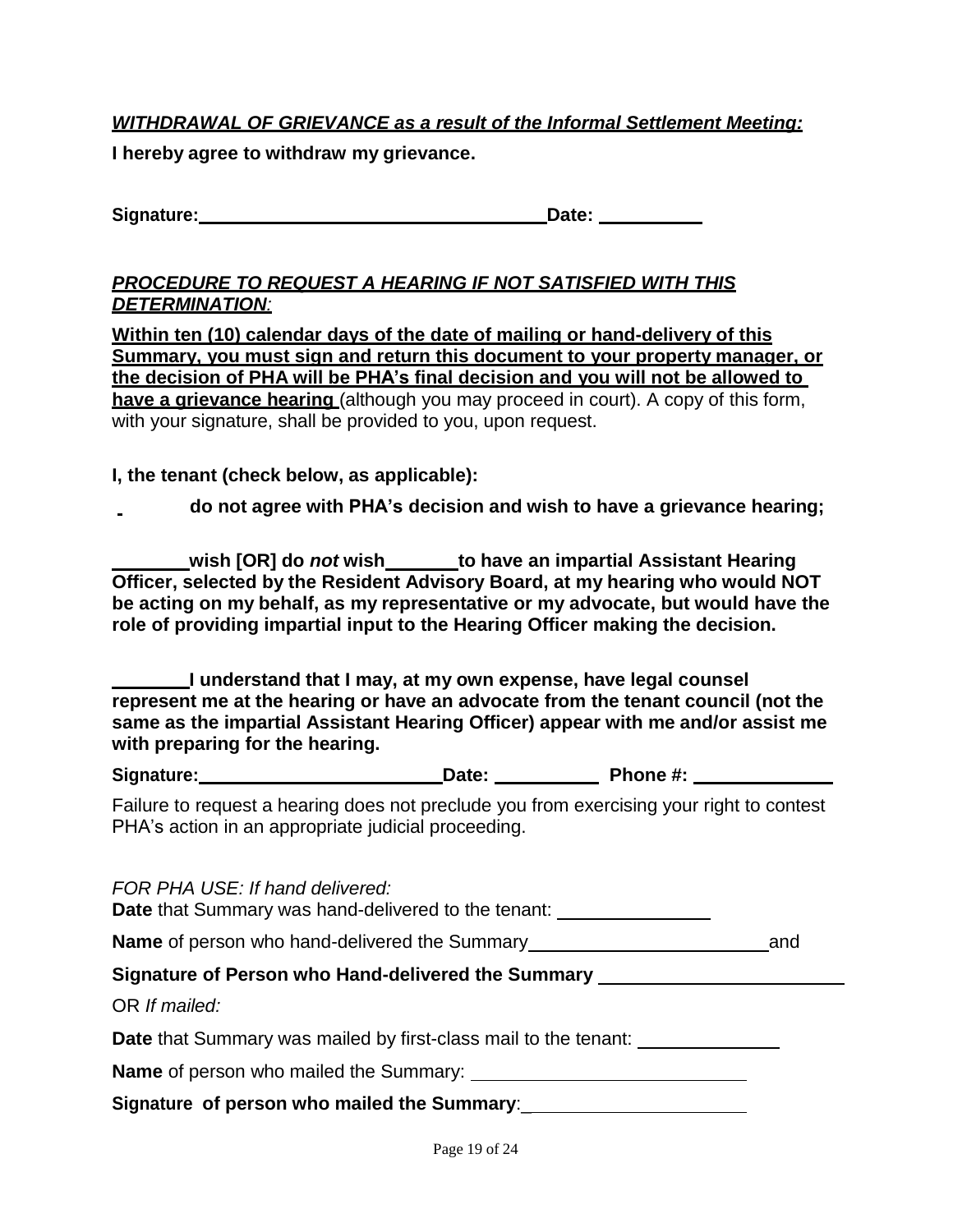#### ATTACHMENT "D"

#### **PROPERTY MANAGER'S NAME: Tel. No.**

#### **I. Maintenance/Repair Issue(s):**

Please summarize when you were first notified of the issue and what steps have been taken to address it, including the dates of any contact with maintenance, Service Order #s and follow-up actions (if applicable, please attach any photos):

#### **II. Transfer Issues**

Please summarize when you were first notified of this issue, whether you consider this to be a valid/verifiable request, whether you submitted the transfer request and any comments.

#### **III. Rent Issues**

When was the last recalculation performed? \_

Who conducted the recalculation?

What verifiable information was used for the recalculations?

If there is a change in the rent amount, what is the old amount? New? Other comments? **Example 2018** 

#### **IV. Other Issues**

Property Manager's Signature: Date: Date:

**NOTE: If a Notice of Lease Termination has been issued against a tenant for this grievance request, please attach a copy of the Notice and all supporting documentation.**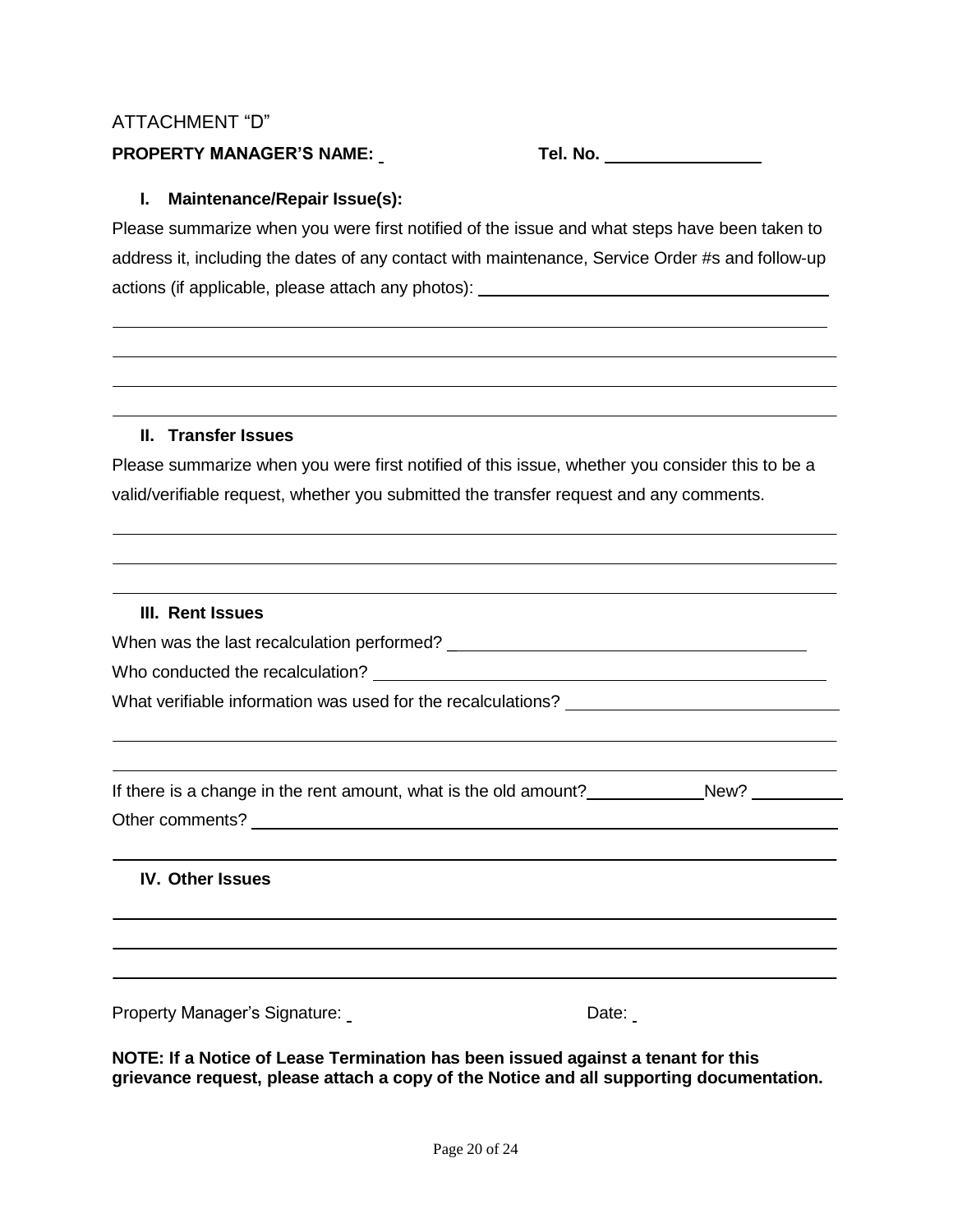



«First\_Name» «Last\_Name» «Address» Philadelphia, PA «Zip»

## **Re: NOTIFICATION OF A GRIEVANCE HEARING**

*(This notice is available in an alternative format if requested and translation is available.)*

*------------------------------------------------------------------------------------------------------------------------------*

**For language assistance**, please call 215-684-5767.

#### **Spanish:**

Si inglés no es su primer idioma, por favor llame 215-684-5767 para ayuda con el idioma extranjero

#### **Vietnamese:**

Nếu tiếng Anh không phải là ngôn ngữ đầu tiên của bạn, xin vui lòng gọi 215-684-5767 để được trợ giúp ngôn ngữ nước ngoài.

#### **Chinese:**

如果英语不是你的第一语言,请致电215-684-5767 外语援助。

#### **Russian:**

Если английский не является вашим родным языком, пожалуйста, позвоните 215-684-5767 для помощи иностранных языков.

*--------------------------------------------------------------------------------------------------------------------------------*

Dear «Last Name»:

**Your requested grievance hearing has been scheduled** and will take place on:

«Date» at «Time»

OFFICE OF GENERAL COUNSEL 12 SOUTH 23rd STREET PHILADELPHIA, PA 19103 (Please go directly to the  $5<sup>th</sup>$  floor)

*Your PHA contact regarding this hearing is the Grievance Hearing Coordinator*, **Definition**, **at 215-684-\_\_\_\_.**

If you have an attorney, you must inform your attorney of the date and time of your hearing.

*If you cannot make the appointment date, you must call the Grievance Hearing Coordinator at least three (3) days before* the scheduled hearing. The scheduled hearing may be continued to a later date if there is an *unavoidable* conflict, such as a health, safety or welfare issue and this is at the discretion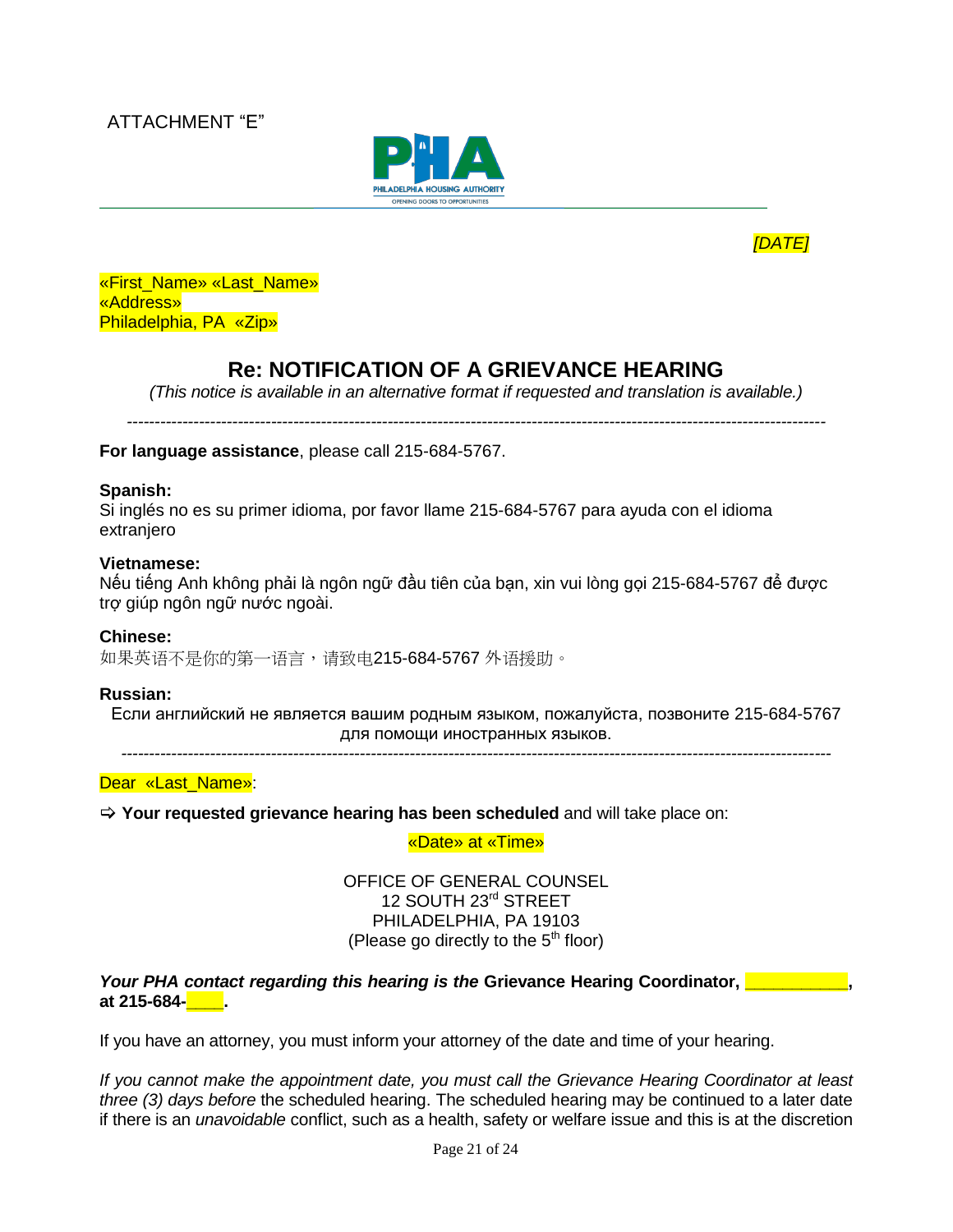of the hearing officer.

Requests for a continuance that are received after 10 a.m. on the date of your scheduled hearing will generally *not be granted* unless appropriate documentation is received by PHA within three (3) days of the scheduled hearing, sent to the address shown above, to the attention of the Grievance Hearing Coordinator (such as a doctor's letter).

 **Failure to appear**: *Failure to appear at a hearing, within fifteen (15) minutes of the scheduled time, may result in your grievance being dismissed*, although you would still have any rights to proceed in court.

 $\Rightarrow$  **Representation**: At your own expense, you may have an attorney or other appropriate person, including an advocate from your tenant council, represent you at a hearing. If you obtain representation, you must notify the property manager or office at least three (3) business days prior to the hearing.

 $\Rightarrow$  **Hearing Document Review**: If you wish to review documents, photographs or other records that PHA plans to present, as well as share copies of your records, please contact the Grievance Hearing Coordinator, at to schedule *at least* three (3) business days before the hearing. You may make copies of relevant records at your own expense.

 $\Rightarrow$  **Recording of the Hearing**: Pursuant to the Grievance Procedure, Section VII (7), the hearing may be recorded by either party for the purpose of preparing a transcript.

 **Reasonable Accommodation**: If you have a disability that could affect your ability to participate at the grievance hearing, you have the right to request a reasonable accommodation. You must specify the request at least three (3) days before the hearing by contacting the PHA hearing coordinator or the property manager.

 **Communication and/or Limited English Proficiency Assistance**: You may request in advance that PHA provide for an interpreter or mechanical facility to overcome language or other communication disabilities. You must specify the assistance needed at the time of requesting the grievance hearing. **For translation assistance, the request must be made** *at least two (2) weeks before the scheduled hearing, to ensure that PHA is able to provide any appropriate assistance.*  Children should not be brought as interpreters and generally are not to be brought to the hearing.

 **Violence Against Women Act** (VAWA): If you are a victim or threatened victim of domestic violence, dating violence, or stalking, you have certain protections under the VAWA, which applies to men as well as women. Please contact the Philadelphia Domestic Violence Hotline at 1-866- 723-3014, if you have questions.

 **Safety or other concerns**: Please contact the PHA hearing coordinator for any concerns related to the grievance hearing.

Sincerely,

\_\_\_\_\_\_\_\_\_\_\_\_\_\_\_\_\_\_\_\_\_\_\_\_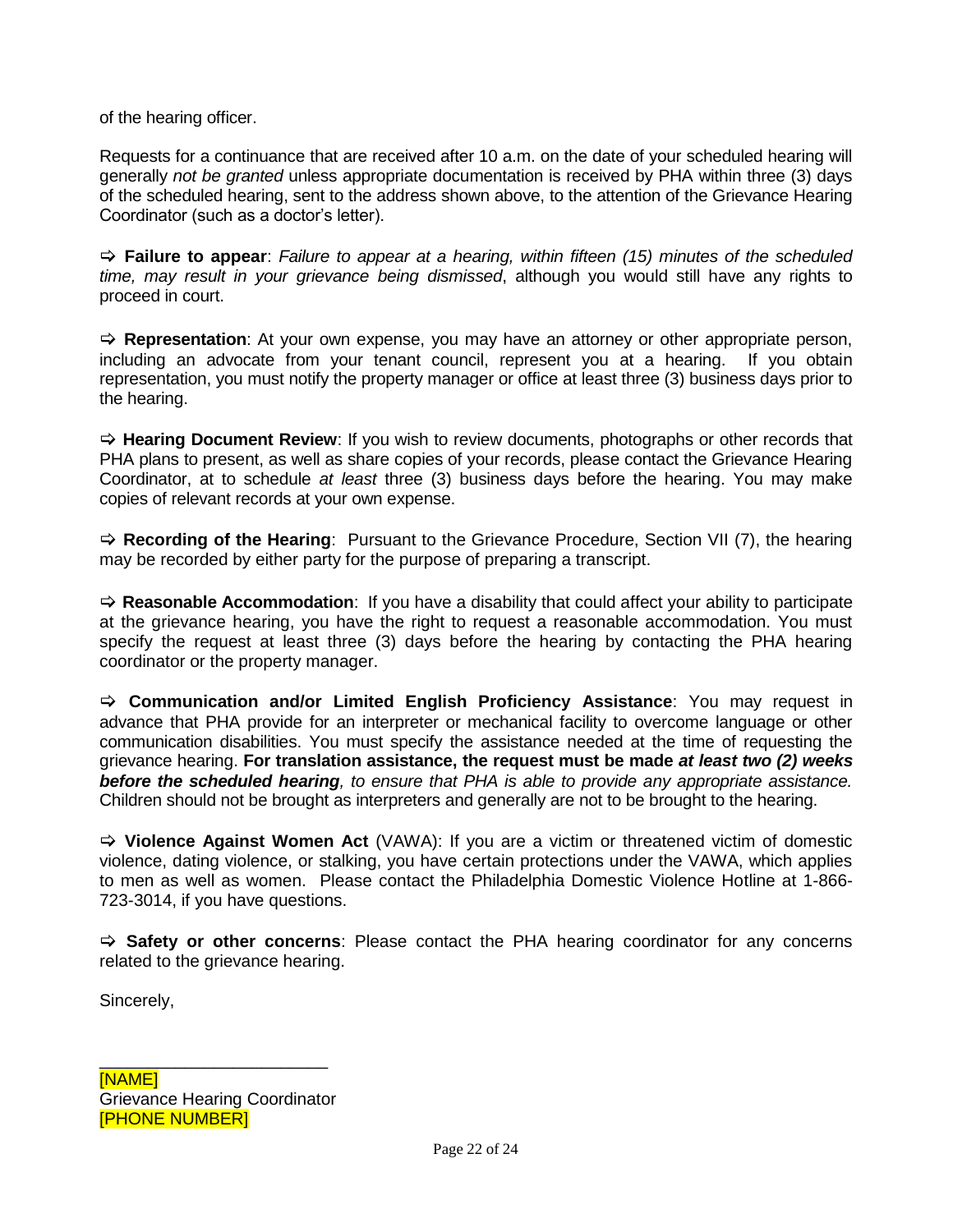## ATTACHMENT "F"

## **Sample Grievance Hearing Decision**

Hearing Date:

PARTIES:

[Name and address of Complainant]

#### REPRESENTATIVES:

[Indicate whether pro se or represented and, if so, by whom, with name and address]

v.

PHILADELPHIA HOUSING AUTHORITY [name of counsel] 12 S  $23^{\text{rd}}$  Street  $-6^{\text{th}}$  Floor Philadelphia, PA 19103

#### **I. PROCEDURAL HISTORY**

| , PHA notified the tenant of its intended action to<br>On                              |                     |  |
|----------------------------------------------------------------------------------------|---------------------|--|
|                                                                                        | effective           |  |
| . The tenant filed a grievance in a timely manner and                                  |                     |  |
| participated in an informal settlement conference on                                   | . The decision      |  |
| from that settlement meeting was                                                       | . The tenant timely |  |
| filed a confirmation of the request for a hearing, following receipt of the settlement |                     |  |
| meeting decision. PHA then scheduled a hearing for the same state of and gave notice   |                     |  |
| of the hearing to the tenant on______________. The parties were provided with an       |                     |  |
| opportunity to review documents identified in advance to be presented at the hearing.  |                     |  |

#### **II. ISSUES**

[*Brief neutral statement of the issues and laws, regulations and/or policies at issue*]